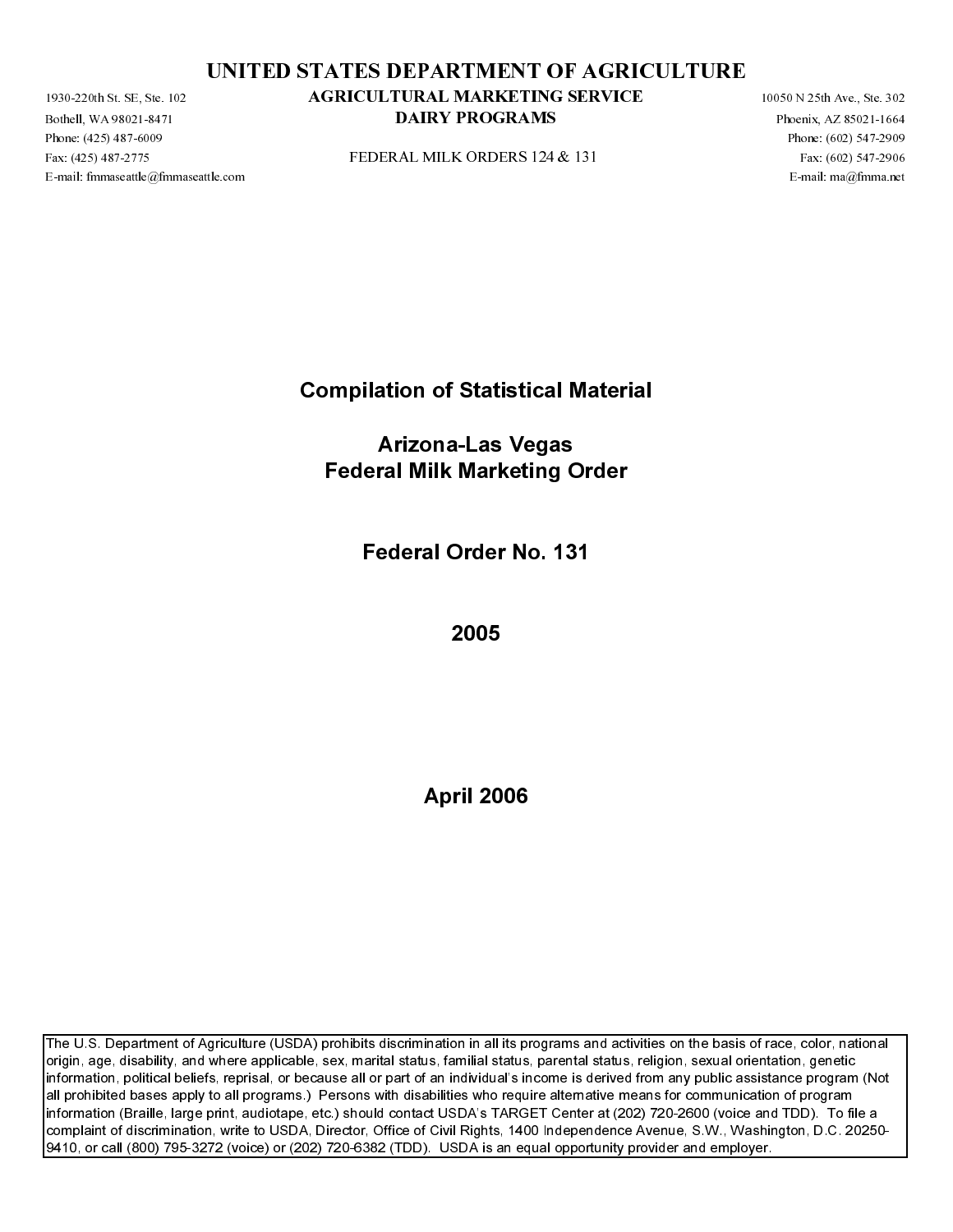# 2005 Compilation of Statistical Material

# Arizona-Las Vegas Federal Milk Marketing Order, Federal Order No. 131

# Table of Contents

| Table No.      | Title                                                                                                                                                                 | Page No.       |
|----------------|-----------------------------------------------------------------------------------------------------------------------------------------------------------------------|----------------|
| 1              | Handlers Operating Pool Plants Under the Arizona-Las Vegas Order, Federal Order<br>No. 131                                                                            | 1              |
| $\sqrt{2}$     | Qualified Cooperative Associations Marketing Milk Under the Arizona-Las Vegas<br>Order, Federal Order No. 131                                                         | 1              |
| 3              | Number of Producers and Receipts of Producer Milk                                                                                                                     | $\overline{2}$ |
| 4              | Class I Producer Milk, Butterfat, and Skim                                                                                                                            | 3              |
| 5              | Class II Producer Milk, Butterfat, and Skim                                                                                                                           | 4              |
| 6              | Class III Producer Milk, Butterfat, and Skim                                                                                                                          | 5              |
| $\overline{7}$ | Class IV Producer Milk, Butterfat, and Skim                                                                                                                           | 6              |
| 8              | Total Producer Milk, Butterfat, and Skim                                                                                                                              | 7              |
| 9              | Total Producer Milk by Class                                                                                                                                          | 8              |
| 10             | Total Butterfat Pounds by Class                                                                                                                                       | 9              |
| 11             | Total Skim Pounds by Class                                                                                                                                            | 10             |
| 12             | Number of Producers and Milk Production by County                                                                                                                     | 11             |
| Map A          | <b>County Names</b>                                                                                                                                                   | 12             |
| Map B          | Producer Milk by County, May                                                                                                                                          | 13             |
| Map C          | Producer Milk by County, November                                                                                                                                     | 14             |
| 13             | Class Prices Per Cwt for 3.5% Milk, Skim and Butterfat Prices                                                                                                         | 15             |
| 14             | Producer Skim and Butterfat Prices, Uniform Prices and Blend Prices at Test                                                                                           | 16             |
| 15             | <b>Advanced National Agricultural Statistical Services (NASS) Commodity Pricing</b><br>Factors Used in Pricing Class I Skim/Butterfat and Class II Skim/Nonfat Solids | 17             |
| 16             | Final National Agricultural Statistical Services (NASS) Commodity Pricing<br>Factors Used in Pricing Class II Butterfat, Class III, and Class IV                      | 18             |
| 17             | Class I Route Dispositions in the Marketing Area, by Handler Type                                                                                                     | 19             |
| 18             | Class I Route Dispositions in the Marketing Area, by Product                                                                                                          | 20             |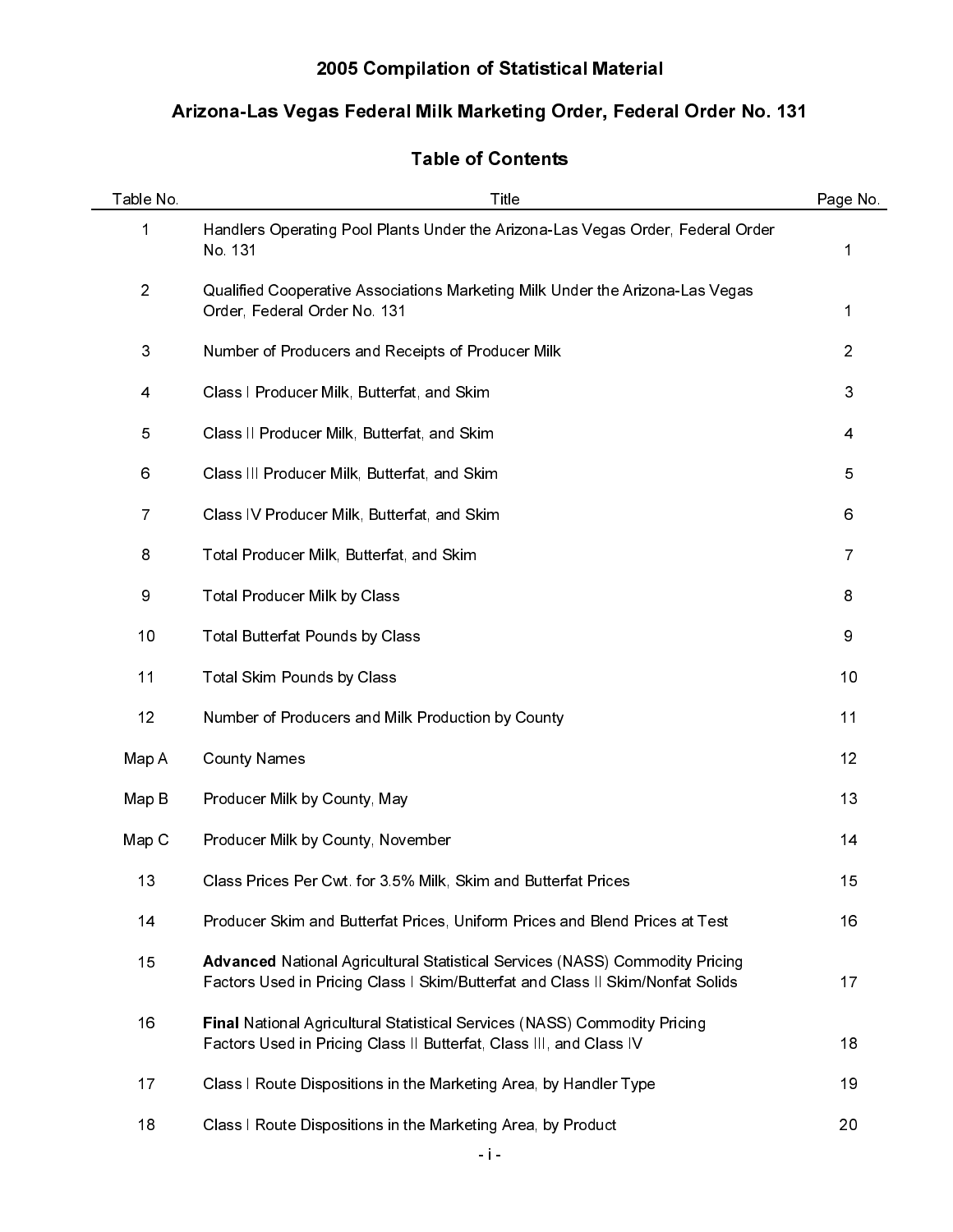## Handlers Operating Pool Plants Under the Arizona-Las Vegas Order, Federal Order No. 131 2005

| Plant Name                                   |          | <b>Plant Location</b> |       | Location Adjustment | <b>Plant Status</b> |   |  |   |                       |       |   |                                   |   |   |   |  |
|----------------------------------------------|----------|-----------------------|-------|---------------------|---------------------|---|--|---|-----------------------|-------|---|-----------------------------------|---|---|---|--|
|                                              | City     | County                | State | Rate 1/             | Jan                 |   |  |   | Feb   Mar   Apr   May | Jun I |   | Jul   Aug   Sep   Oct   Nov   Dec |   |   |   |  |
| <b>Distributing Pool Plants</b>              |          |                       |       |                     |                     |   |  |   |                       |       |   |                                   |   |   |   |  |
| Safeway Stores, Inc.                         | Tempe    | Maricopa              | AZ    |                     | x                   |   |  | x |                       | X.    | X |                                   |   |   |   |  |
| Shamrock Foods Co.                           | Phoenix  | Maricopa              | AZ    |                     | x                   | x |  | x |                       | x     | x | x                                 | x | x | x |  |
| The Kroger Co., Tolleson Dairy 2/            | Tolleson | Maricopa              | AZ    |                     | x                   |   |  | x |                       | X.    | x | x                                 | x |   |   |  |
| <b>Cooperative Pool Manufacturing Plants</b> |          |                       |       |                     |                     |   |  |   |                       |       |   |                                   |   |   |   |  |
| United Dairymen of Arizona                   | Tempe    | Maricopa              | AZ    |                     | x                   |   |  |   |                       | x     |   |                                   |   |   |   |  |

1/ \$0.00 unless otherwise noted. Rate is relative to Maricopa County, Arizona (\$2.35/cwt).

2/ Formerly known as Smith's Food & Drug Centers, Inc.

Table 2 Qualified Cooperative Associations Marketing Milk Under the Arizona-Las Vegas Order, Federal Order No. 131 2005

| Cooperative Name           | <b>Principle Office</b><br>Cooperative Status |          |         |  |  |  |  |                                                  |  |  |
|----------------------------|-----------------------------------------------|----------|---------|--|--|--|--|--------------------------------------------------|--|--|
|                            | City                                          | County   | State I |  |  |  |  | ,Jan丨Feb丨Mar丨Apr丨May丨Jun丨Jul丨Aug丨Sep丨Oct丨Nov丨Dec |  |  |
| United Dairymen of Arizona | ⊺empe                                         | Maricopa |         |  |  |  |  |                                                  |  |  |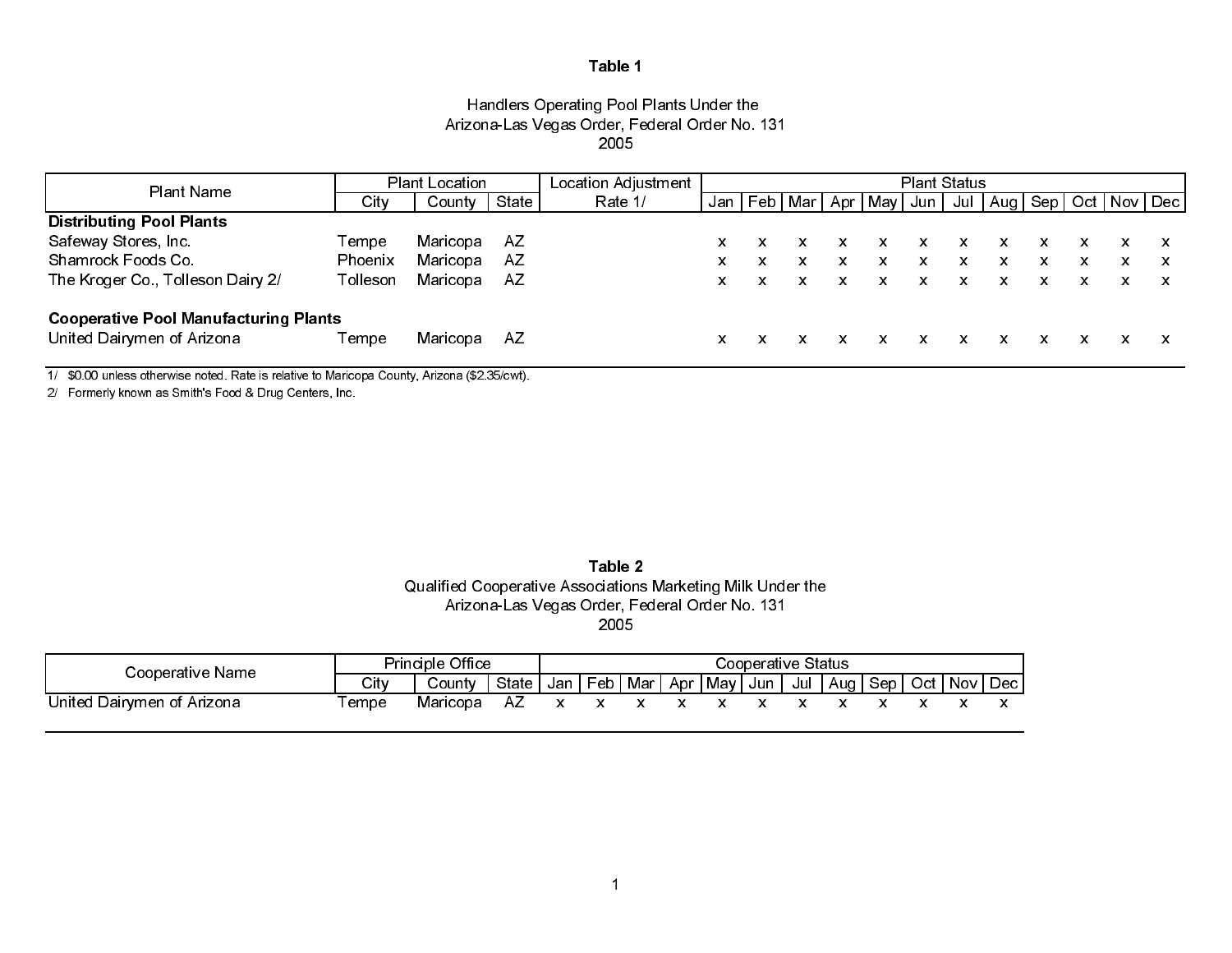## Number of Producers and Receipts of Producer Milk Arizona-Las Vegas Order, Federal Order No. 131 2005

| Month            | Number of        | Producer      | Daily      | Daily Average   |
|------------------|------------------|---------------|------------|-----------------|
| and Year         | <b>Producers</b> | Milk          | Average 1/ | Per Producer 1/ |
|                  |                  | lbs           | lbs.       | lbs             |
| January 2005     | 89               | 251,726,128   | 8,120,198  | 91,238          |
| February         | 89               | 232 646 647   | 8,308,809  | 93,357          |
| March            | 91               | 270 514 950   | 8,726,289  | 95 893          |
| April            | 90               | 268 675 729   | 8 955 858  | 99,510          |
| May              | 88               | 266,691,563   | 8,602,954  | 97,761          |
| June             | 87               | 249 570 451   | 8,319,015  | 95,621          |
| July             | 86               | 241,673,512   | 7,795,920  | 90,650          |
| August           | 85               | 220 775 044   | 7,121,776  | 83,786          |
| September        | 85               | 217,820,732   | 7,260,691  | 85 4 20         |
| October          | 86               | 233 004 093   | 7 516 261  | 87,398          |
| November         | 86               | 237 093 328   | 7,903,111  | 91,897          |
| December         | 86               | 257,306,269   | 8,300,202  | 96 514          |
| Average/Total 1/ | 87               | 2 947 498 446 | 8,075,338  | 92,466          |

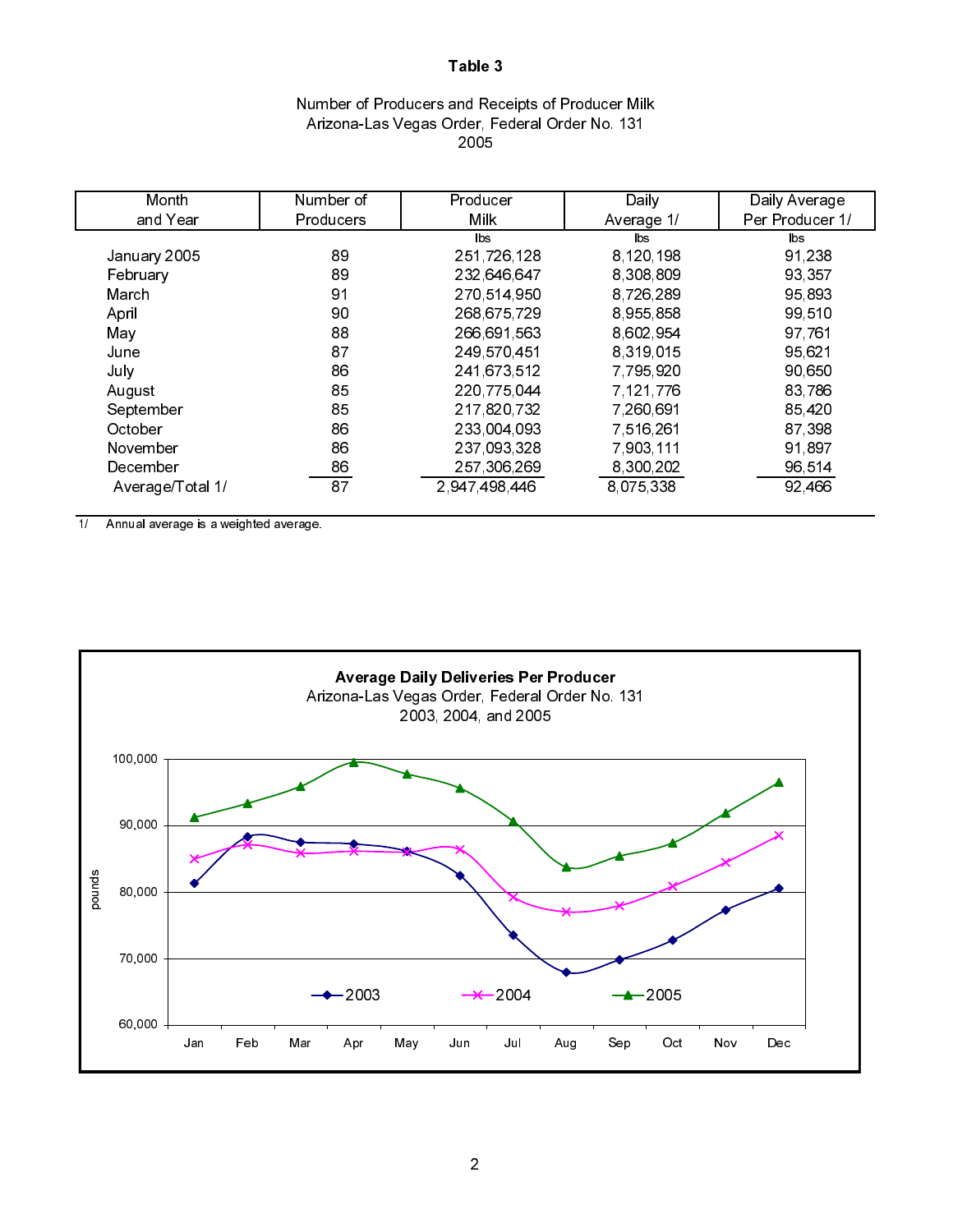## Class I Producer Milk, Butterfat and Skim Arizona-Las Vegas Order, Federal Order No. 131 2005

| Month            | Class I       | Percent of | Class I          |         |             |        |  |
|------------------|---------------|------------|------------------|---------|-------------|--------|--|
| and Year         | Producer Milk | Market     | <b>Butterfat</b> |         | Skim        |        |  |
|                  | lbs           | %          | $\mathsf{lbs}$   | $\%$    | <b>lbs</b>  | %      |  |
| January 2005     | 83,478,863    | 33 16%     | 1,567,319        | 1.88%   | 81 911 544  | 98.12% |  |
| February         | 78,760,655    | 33 85%     | 1,473,254        | 1.87%   | 77 287 401  | 98 13% |  |
| March            | 84,591,110    | 31 28%     | 1,576,367        | 1.86%   | 83 014 743  | 98.14% |  |
| April            | 82,266,062    | 30 61%     | 1 558 796        | 1.89%   | 80 707 266  | 98.11% |  |
| May              | 76,063,991    | 28.52%     | 1,453,761        | 1.91%   | 74,610,230  | 98 09% |  |
| June             | 76,045,796    | 30 48%     | 1 562 063        | 2 0 5 % | 74,483,733  | 97 95% |  |
| July             | 77 684 634    | 32 15%     | 1,513,180        | 1.95%   | 76 171 454  | 98.05% |  |
| August           | 82 775 511    | 37 50%     | 1 565 628        | 1.89%   | 81,209,883  | 98.11% |  |
| September        | 86,320,883    | 39 64%     | 1,635,333        | 1.89%   | 84,685,550  | 98.11% |  |
| October          | 82,594,058    | 35 45%     | 1,614,234        | 1.95%   | 80 979 824  | 98.05% |  |
| November         | 88 320 606    | 37 25%     | 1,785,423        | 2 0 2 % | 86 535 183  | 97 98% |  |
| December         | 87 347 300    | 33 94%     | 1776,787         | 2.03%   | 85,570,513  | 97 97% |  |
| Total/Average 1/ | 986 249 469   | 33 46%     | 19,082,145       | 1.93%   | 967 167 324 | 98.07% |  |

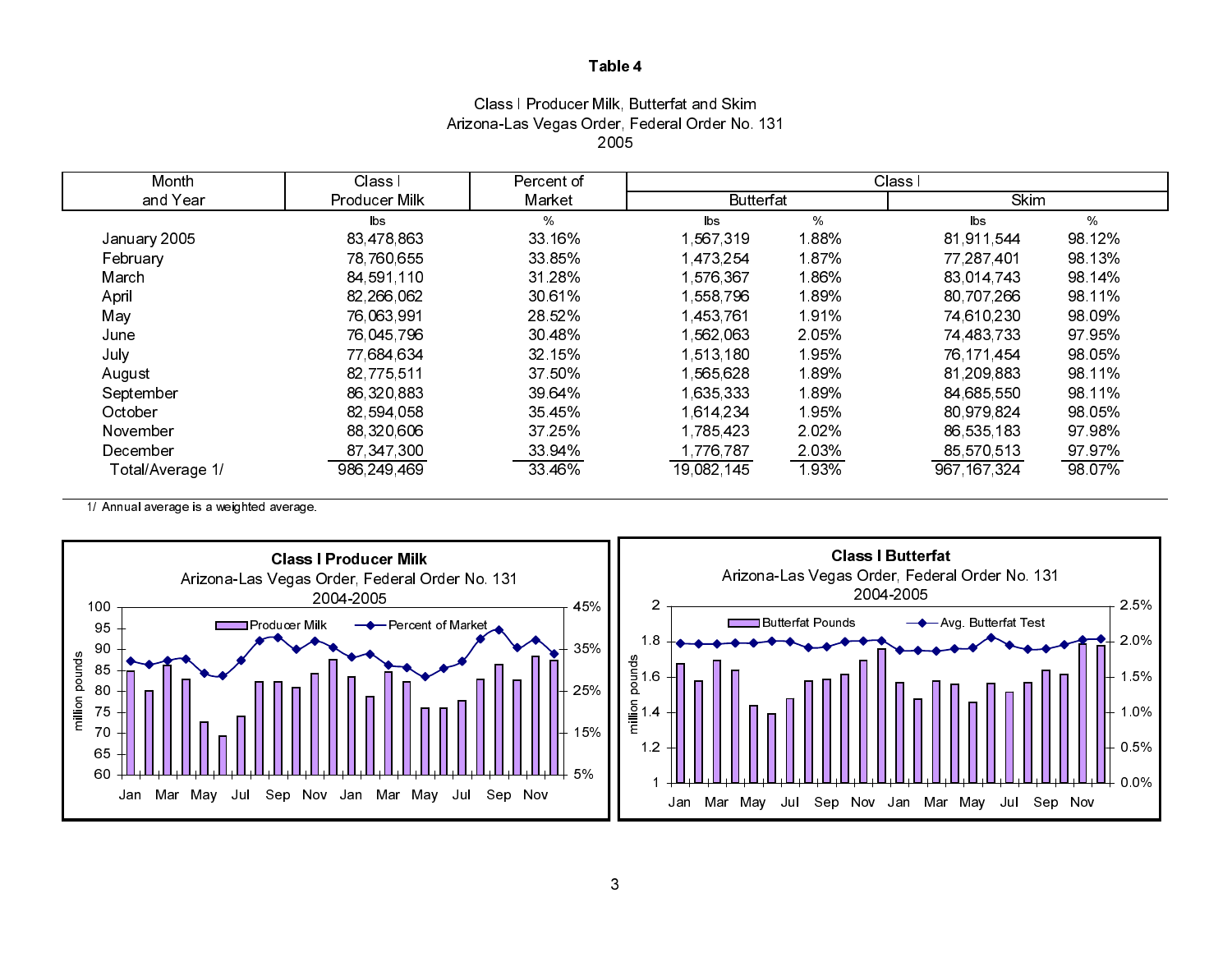## Class II Producer Milk, Butterfat and Skim Arizona-Las Vegas Order, Federal Order No. 131 2005

| Month            | Class II      | Percent of |                  |         | Class II      |        |
|------------------|---------------|------------|------------------|---------|---------------|--------|
| and Year         | Producer Milk | Market     | <b>Butterfat</b> |         | Skim          |        |
|                  | lbs.          | $\%$       | $\mathsf{lbs}$   | $\%$    | $\mathsf{ls}$ | $\%$   |
| January 2005     | 27 001 891    | 10.73%     | 2.095.042        | 7.76%   | 24,906,849    | 92 24% |
| February         | 21,678,850    | 932%       | 1.881.561        | 8.68%   | 19,797,289    | 91 32% |
| March            | 27 979 370    | 10.34%     | 2,566,218        | 9.17%   | 25,413,152    | 90.83% |
| April            | 24 895 157    | 9 2 7 %    | 2446,850         | 9.83%   | 22 448 307    | 90.17% |
| May              | 31,305,878    | 11.74%     | 3 129 860        | 10 00%  | 28 176 018    | 90.00% |
| June             | 28,662,312    | 11 48%     | 3 7 25 3 05      | 13 00%  | 24,937,007    | 87 00% |
| July             | 29 857 918    | 12 35%     | 3 0 79 8 24      | 10 31%  | 26 778 094    | 89 69% |
| August           | 28,620,085    | 12.96%     | 2,628,718        | 9 18%   | 25,991,367    | 90 82% |
| September        | 23,903,890    | 10 97%     | 1915.669         | 801%    | 21 988 221    | 91.99% |
| October          | 24,010,427    | 10 30%     | 1,832,059        | 763%    | 22, 178, 368  | 92 37% |
| November         | 22,951,377    | 9.68%      | 2.239.910        | 9 76%   | 20,711,467    | 90 24% |
| December         | 22,690,758    | 8.82%      | 1,935,337        | 8 5 3 % | 20 755 421    | 91 47% |
| Total/Average 1/ | 313 557 913   | 10.64%     | 29 476 353       | 9.40%   | 284,081,560   | 90.60% |



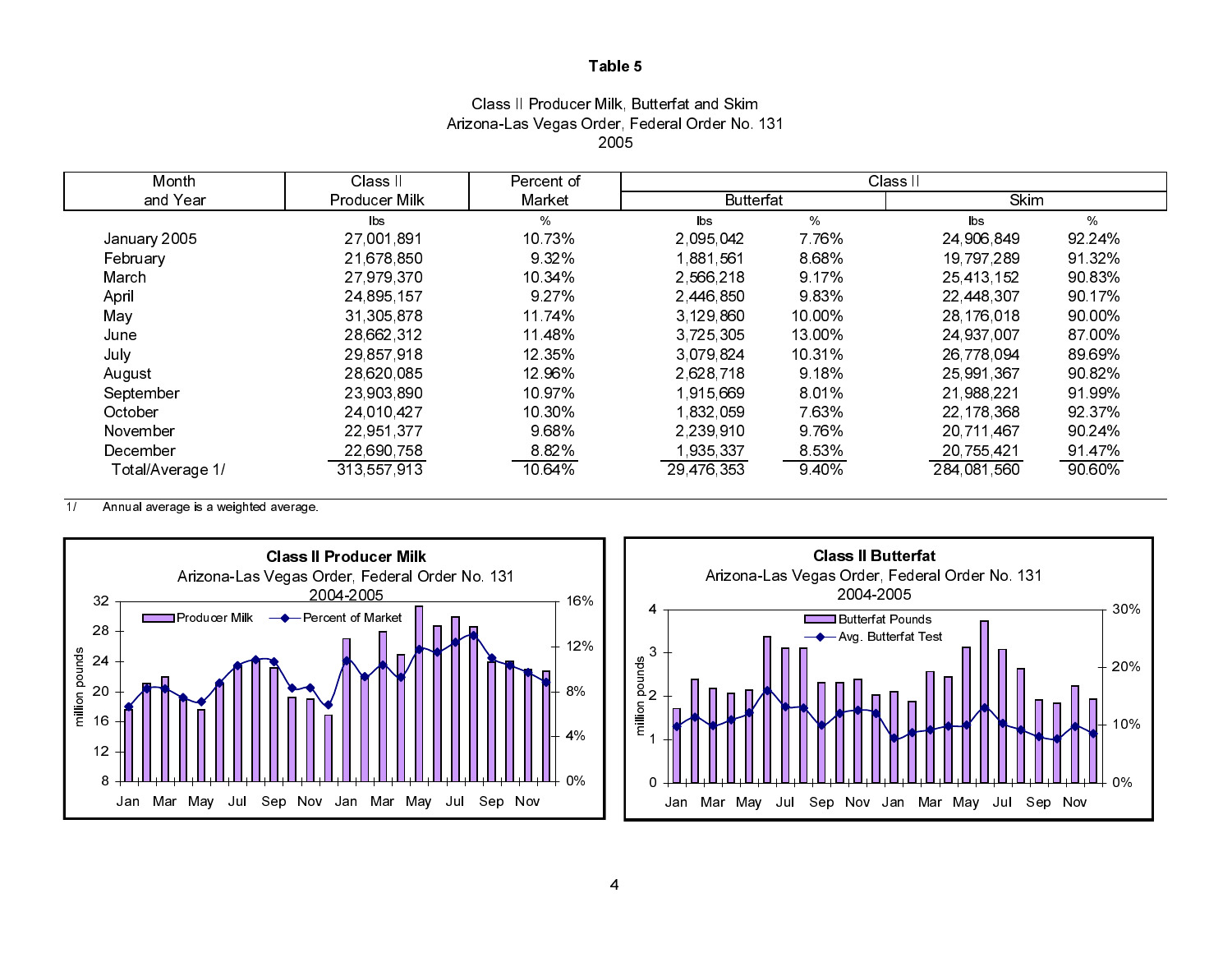## Class III Producer Milk, Butterfat and Skim Arizona-Las Vegas Order, Federal Order No. 131 2005

| Month            | Class III              | Percent of | Class III        |         |               |        |  |  |
|------------------|------------------------|------------|------------------|---------|---------------|--------|--|--|
| and Year         | Producer Milk          | Market     | <b>Butterfat</b> |         | Skim          |        |  |  |
|                  | $\mathsf{b}\mathsf{s}$ | $\%$       | $\mathsf{lbs}$   | %       | lbs.          | %      |  |  |
| January 2005     | 84,118,096             | 33 4 2%    | 4,654,893        | 5.53%   | 79,463,203    | 94 47% |  |  |
| February         | 88,651,494             | 38.11%     | 4 945 272        | 5.58%   | 83 706 222    | 94 42% |  |  |
| March            | 104 507 077            | 38 63%     | 5 557 634        | 5 3 2 % | 98 949 443    | 94.68% |  |  |
| April            | 98,702,689             | 36 74%     | 4 979 097        | 5 04%   | 93 723 592    | 94 96% |  |  |
| May              | 101,433,512            | 38 03%     | 4,802,519        | 4 7 3 % | 96,630,993    | 95.27% |  |  |
| June             | 92 419 947             | 37 03%     | 3, 179, 716      | 3 4 4 % | 89,240,231    | 96 56% |  |  |
| July             | 97,385,647             | 40 30%     | 3861932          | 397%    | 93 523 715    | 96 03% |  |  |
| August           | 100 703 640            | 45 61%     | 3,538,303        | 351%    | 97, 165, 337  | 96 49% |  |  |
| September        | 79,095,033             | 36 31%     | 4 111 877        | 5 20%   | 74,983,156    | 94.80% |  |  |
| October          | 97, 160, 542           | 41.70%     | 4 856 227        | 5 00%   | 92 304 315    | 95 00% |  |  |
| November         | 94 896 933             | 40.03%     | 4 5 68 8 97      | 4 8 1 % | 90,328,036    | 95 19% |  |  |
| December         | 95 501 929             | 37 12%     | 4 937 561        | 5 17%   | 90 564 368    | 94.83% |  |  |
| Total/Average 1/ | 1 134 576 539          | 38 49%     | 53 993 928       | 4 7 6 % | 1,080,582,611 | 95 24% |  |  |

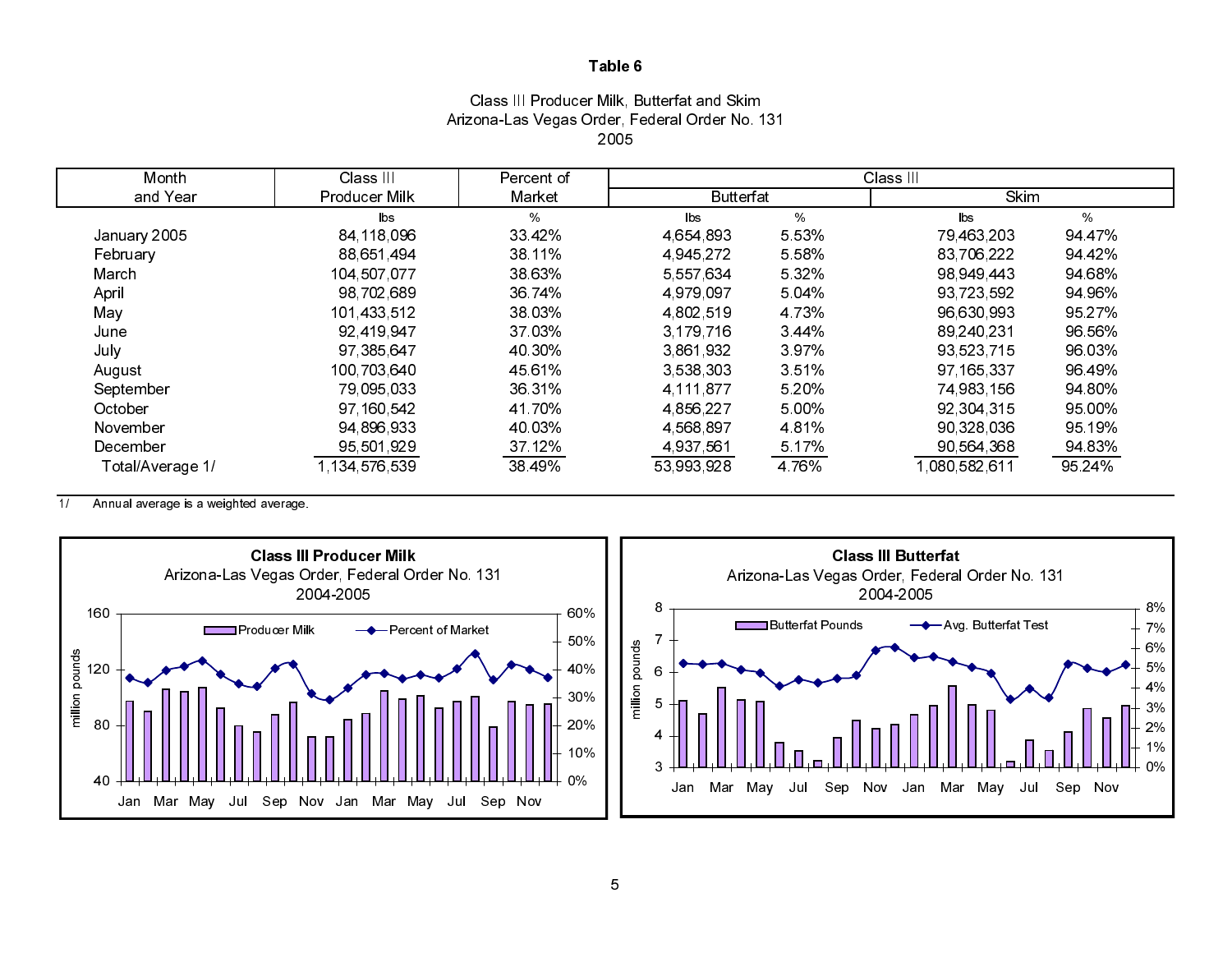## Class IV Producer Milk, Butterfat and Skim Arizona-Las Vegas Order, Federal Order No. 131 2005

| Month            | Class IV             | Percent of | Class IV         |       |                |        |
|------------------|----------------------|------------|------------------|-------|----------------|--------|
| and Year         | <b>Producer Milk</b> | Market     | <b>Butterfat</b> |       | <b>Skim</b>    |        |
|                  | <b>lbs</b>           | $\%$       | $\mathsf{lbs}$   | %     | $\mathsf{lbs}$ | %      |
| January 2005     | 57 127 278           | 22.69%     | 942.934          | 1.65% | 56, 184, 344   | 98 35% |
| February         | 43,555,648           | 18.72%     | 170,269          | 0.39% | 43 385 379     | 99.61% |
| March            | 53,437,393           | 19 75%     | 84 518           | 0.16% | 53, 352, 875   | 99 84% |
| April            | 62,811,821           | 23 38%     | 470.917          | 075%  | 62 340 904     | 99 25% |
| May              | 57,888,182           | 21.71%     | 35,405           | 0.06% | 57,852,777     | 99 94% |
| June             | 52 442 396           | 21.01%     | 320,481          | 0.61% | 52 121 915     | 99 39% |
| July             | 36,745,313           | 15 20%     | 68,160           | 0.19% | 36,677,153     | 99 81% |
| August           | 8 675 808            | 393%       | 29,602           | 0 34% | 8 646 206      | 99.66% |
| September        | 28,500,926           | 13.08%     | 84 586           | 0.30% | 28,416,340     | 99 70% |
| October          | 29,239,066           | 12 55%     | 88,067           | 0.30% | 29 150 999     | 99 70% |
| November         | 30.924 412           | 13.04%     | 124 902          | 0.40% | 30 799 510     | 99 60% |
| December         | 51,766,282           | 20 12%     | 871,420          | 1.68% | 50,894,862     | 98 32% |
| Total/Average 1/ | 513 114 525          | 17 41%     | 3,291,261        | 0 64% | 509 823 264    | 99 36% |

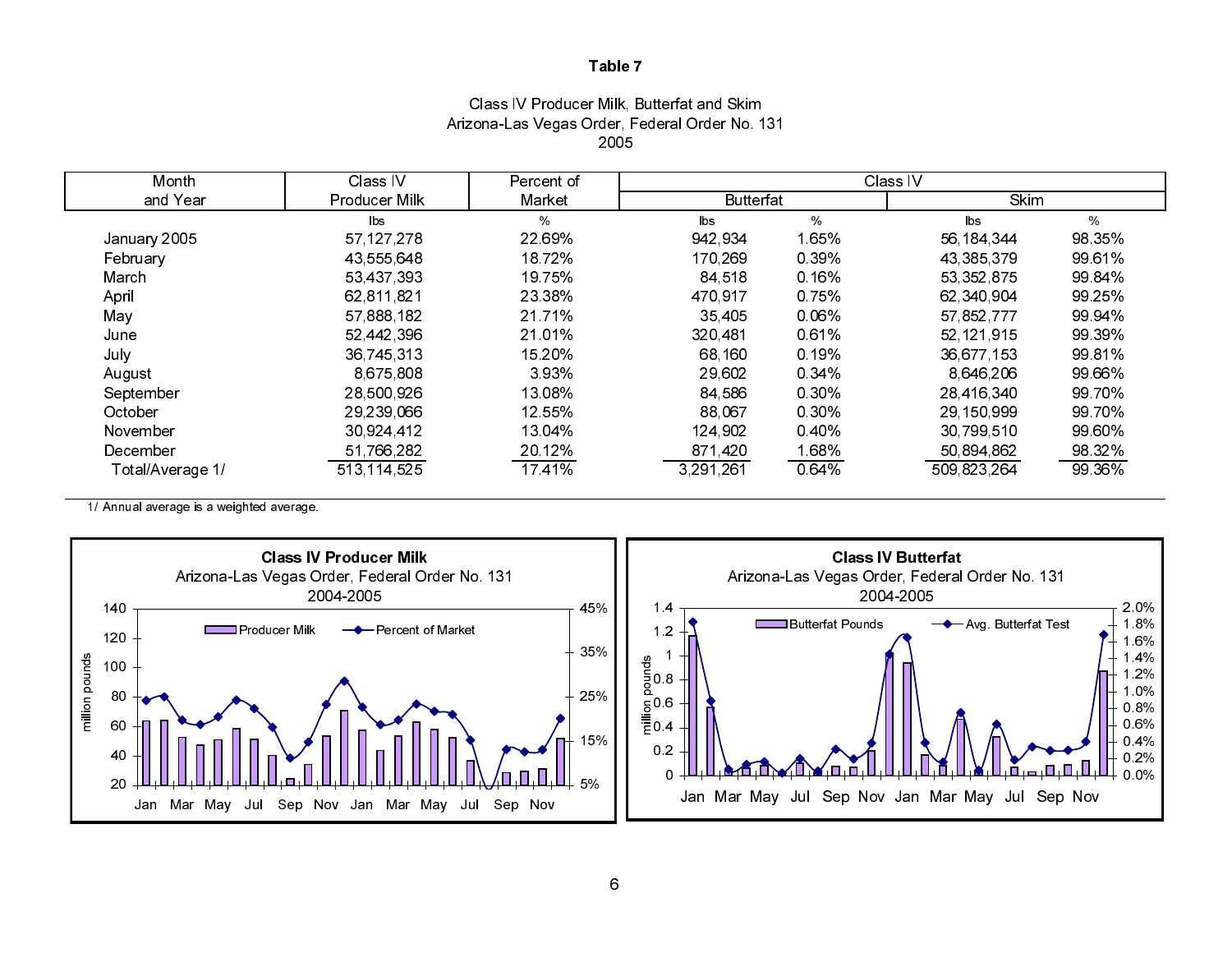## Total Producer Milk, Butterfat and Skim Arizona-Las Vegas Order, Federal Order No. 131 2005

| Month            |               |                  | Total   |               |        |
|------------------|---------------|------------------|---------|---------------|--------|
| and Year         | Producer Milk | <b>Butterfat</b> |         | Skim          |        |
|                  | lbs.          | lbs.             | $\%$    | lbs           | $\%$   |
| January 2005     | 251 726 128   | 9,260,188        | 3.68%   | 242,465,940   | 96 32% |
| February         | 232 646 647   | 8 470 356        | 3.64%   | 224 176 291   | 96.36% |
| March            | 270 514 950   | 9 784 737        | 3.62%   | 260 730 213   | 96 38% |
| April            | 268 675 729   | 9455660          | 3.52%   | 259 220 069   | 96 48% |
| May              | 266,691,563   | 9421545          | 3.53%   | 257,270,018   | 96 47% |
| June             | 249 570 451   | 8,787,565        | 3 5 2 % | 240 782 886   | 96 48% |
| July             | 241,673,512   | 8,523,096        | 353%    | 233 150 416   | 96 47% |
| August           | 220 775 044   | 7 762 251        | 352%    | 213 012 793   | 96.48% |
| September        | 217,820,732   | 7,747,465        | 3.56%   | 210,073,267   | 96.44% |
| October          | 233 004 093   | 8,390,587        | 3.60%   | 224 613 506   | 96 40% |
| November         | 237 093 328   | 8 719 132        | 3.68%   | 228 374 196   | 96 32% |
| December         | 257, 306, 269 | 9,521,105        | 370%    | 247 785 164   | 96 30% |
| Total/Average 1/ | 2 947 498 446 | 105 843 687      | 3 5 9 % | 2,841,654,759 | 96 41% |

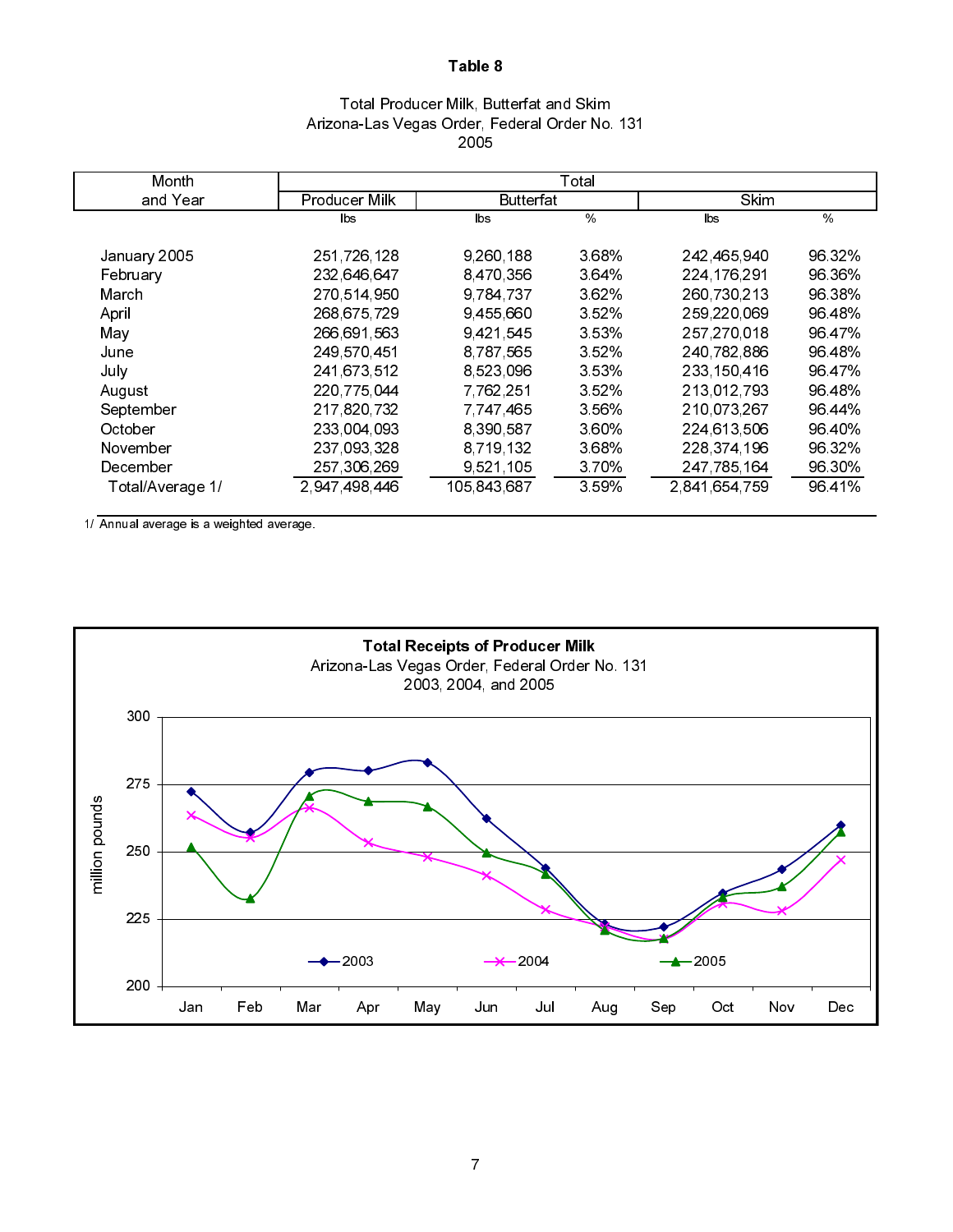### Total Producer Milk by Class Arizona-Las Vegas Order, Federal Order No. 131 2005

| Month            |                      |             | Total                  |               |              |
|------------------|----------------------|-------------|------------------------|---------------|--------------|
| and Year         | <b>Producer Milk</b> | Class I     | Class II               | Class III     | Class IV     |
|                  | bs                   | <b>lbs</b>  | $\mathsf{b}\mathsf{s}$ | lbs.          | lbs.         |
| January 2005     | 251,726,128          | 83,478,863  | 27 001 891             | 84, 118, 096  | 57, 127, 278 |
| February         | 232,646,647          | 78 760 655  | 21,678,850             | 88 651 494    | 43,555,648   |
| March            | 270,514,950          | 84 591 110  | 27,979,370             | 104,507,077   | 53,437,393   |
| April            | 268,675,729          | 82,266,062  | 24 895 157             | 98 702 689    | 62,811,821   |
| May              | 266,691,563          | 76,063,991  | 31,305,878             | 101 433 512   | 57 888 182   |
| June             | 249 570 451          | 76,045,796  | 28,662,312             | 92 419 947    | 52,442,396   |
| July             | 241,673,512          | 77,684,634  | 29,857,918             | 97 385 647    | 36,745,313   |
| August           | 220 775 044          | 82,775,511  | 28,620,085             | 100 703 640   | 8,675,808    |
| September        | 217,820,732          | 86,320,883  | 23,903,890             | 79,095,033    | 28,500,926   |
| October          | 233,004,093          | 82,594,058  | 24 010 427             | 97 160 542    | 29 239 066   |
| November         | 237,093,328          | 88,320,606  | 22,951,377             | 94,896,933    | 30,924,412   |
| December         | 257, 306, 269        | 87 347 300  | 22,690,758             | 95,501,929    | 51,766,282   |
| Total            | 2 947 498 446        | 986 249 469 | 313 557 913            | 1 134 576 539 | 513 114 525  |
| Percent of Total | 100 00%              | 33 46%      | 10.64%                 | 38 49%        | 1741%        |

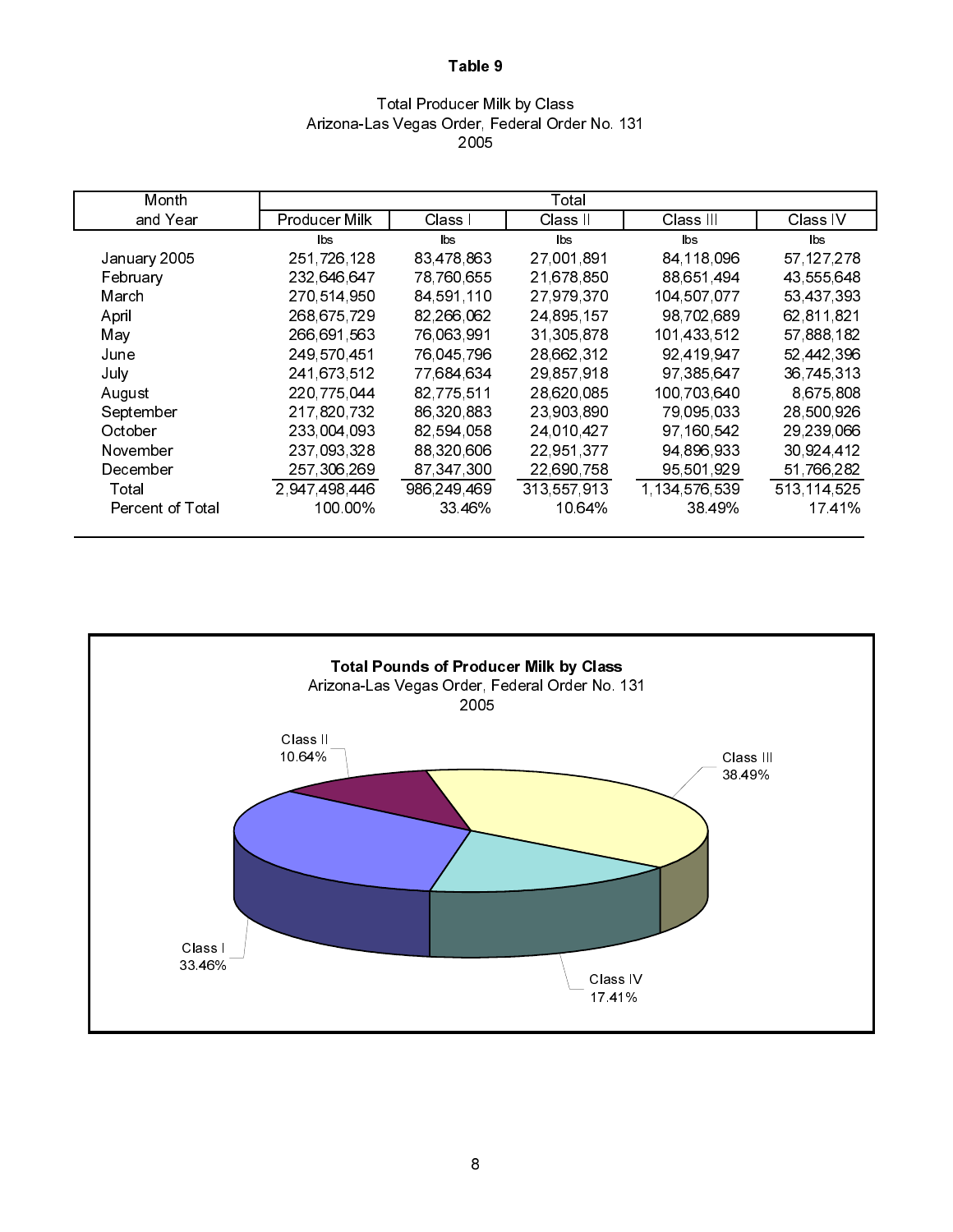# Total Butterfat Pounds by Class Arizona-Las Vegas Order, Federal Order No. 131 2005

| Month                   | Total       |             | Butterfat  |             |           |
|-------------------------|-------------|-------------|------------|-------------|-----------|
| and Year                | Butterfat   | Class I     | Class II   | Class III   | Class IV  |
|                         | lbs         | lbs.        | lbs.       | lbs         | lbs.      |
| January 2005            | 9,260,188   | 1,567,319   | 2 095 042  | 4 654 893   | 942,934   |
| February                | 8,470,356   | 1,473,254   | 1.881.561  | 4,945,272   | 170,269   |
| March                   | 9,784,737   | 1 576 367   | 2,566,218  | 5,557,634   | 84 518    |
| April                   | 9,455,660   | 1,558,796   | 2,446,850  | 4 979 097   | 470,917   |
| May                     | 9,421,545   | 1,453,761   | 3 129 860  | 4,802,519   | 35 405    |
| June                    | 8,787,565   | 1 562 063   | 3,725,305  | 3, 179, 716 | 320,481   |
| July                    | 8 5 23 0 96 | 1,513,180   | 3.079.824  | 3,861,932   | 68,160    |
| August                  | 7 762 251   | 1,565,628   | 2,628,718  | 3,538,303   | 29,602    |
| September               | 7 747 465   | 1,635,333   | 1,915,669  | 4 111 877   | 84 586    |
| October                 | 8 390 587   | 1 6 14 2 34 | 1,832,059  | 4 856 227   | 88,067    |
| November                | 8,719,132   | 1,785,423   | 2.239,910  | 4 568 897   | 124,902   |
| December                | 9,521,105   | 1,776,787   | 1,935,337  | 4 937 561   | 871,420   |
| Total                   | 105,843,687 | 19,082,145  | 29,476,353 | 53,993,928  | 3,291,261 |
| <b>Percent of Total</b> | 100.00%     | 18.03%      | 27 85%     | 51.01%      | $3.11\%$  |

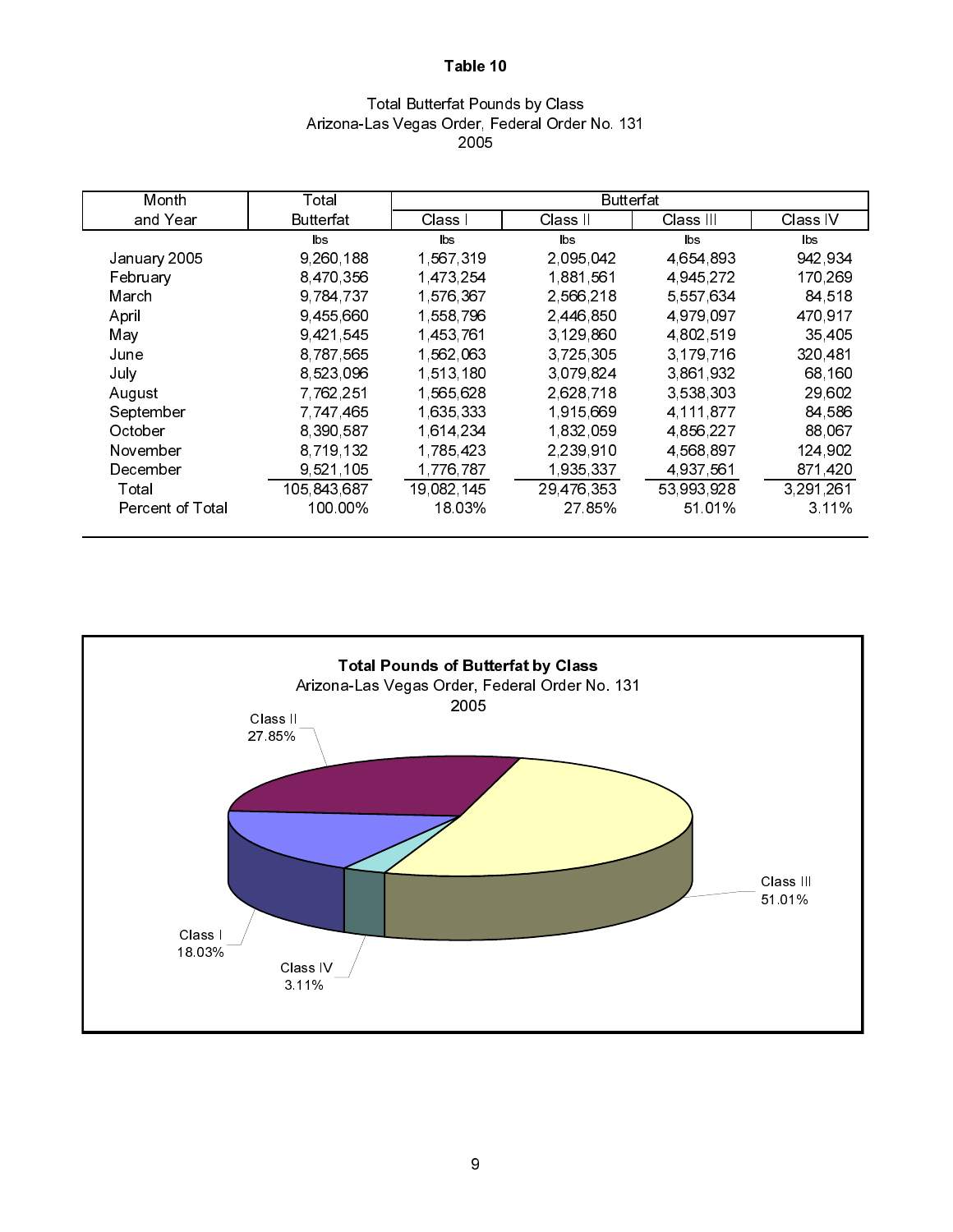### Total Skim Pounds by Class Arizona-Las Vegas Order, Federal Order No. 131 2005

| Month                   | Total         |              |              | Skim          |              |
|-------------------------|---------------|--------------|--------------|---------------|--------------|
| and Year                | <b>Skim</b>   | Class I      | Class II     | Class III     | Class IV     |
|                         | lbs           | lbs.         | lbs.         | lbs.          | <b>lbs</b>   |
| January 2005            | 242 465 940   | 81 911 544   | 24 906 849   | 79,463,203    | 56, 184, 344 |
| February                | 224 176 291   | 77, 287, 401 | 19 797 289   | 83,706,222    | 43,385,379   |
| March                   | 260 730 213   | 83,014,743   | 25,413,152   | 98,949,443    | 53, 352, 875 |
| April                   | 259 220 069   | 80,707,266   | 22,448,307   | 93,723,592    | 62,340,904   |
| May                     | 257,270,018   | 74,610,230   | 28, 176, 018 | 96,630,993    | 57,852,777   |
| June                    | 240 782 886   | 74,483,733   | 24 937 007   | 89,240,231    | 52,121,915   |
| July                    | 233 150 416   | 76, 171, 454 | 26,778,094   | 93,523,715    | 36,677,153   |
| August                  | 213 012 793   | 81,209,883   | 25,991,367   | 97 165 337    | 8,646,206    |
| September               | 210,073,267   | 84,685,550   | 21,988,221   | 74,983,156    | 28,416,340   |
| October                 | 224 613 506   | 80,979,824   | 22, 178, 368 | 92 304 315    | 29,150,999   |
| November                | 228 374 196   | 86,535,183   | 20,711,467   | 90 328 036    | 30,799,510   |
| December                | 247, 785, 164 | 85,570,513   | 20,755,421   | 90,564,368    | 50,894,862   |
| Total                   | 2 841 654 759 | 967 167 324  | 284 081 560  | 1,080,582,611 | 509 823 264  |
| <b>Percent of Total</b> | 100.00%       | 34 04%       | 10.00%       | 38.03%        | 17 94%       |

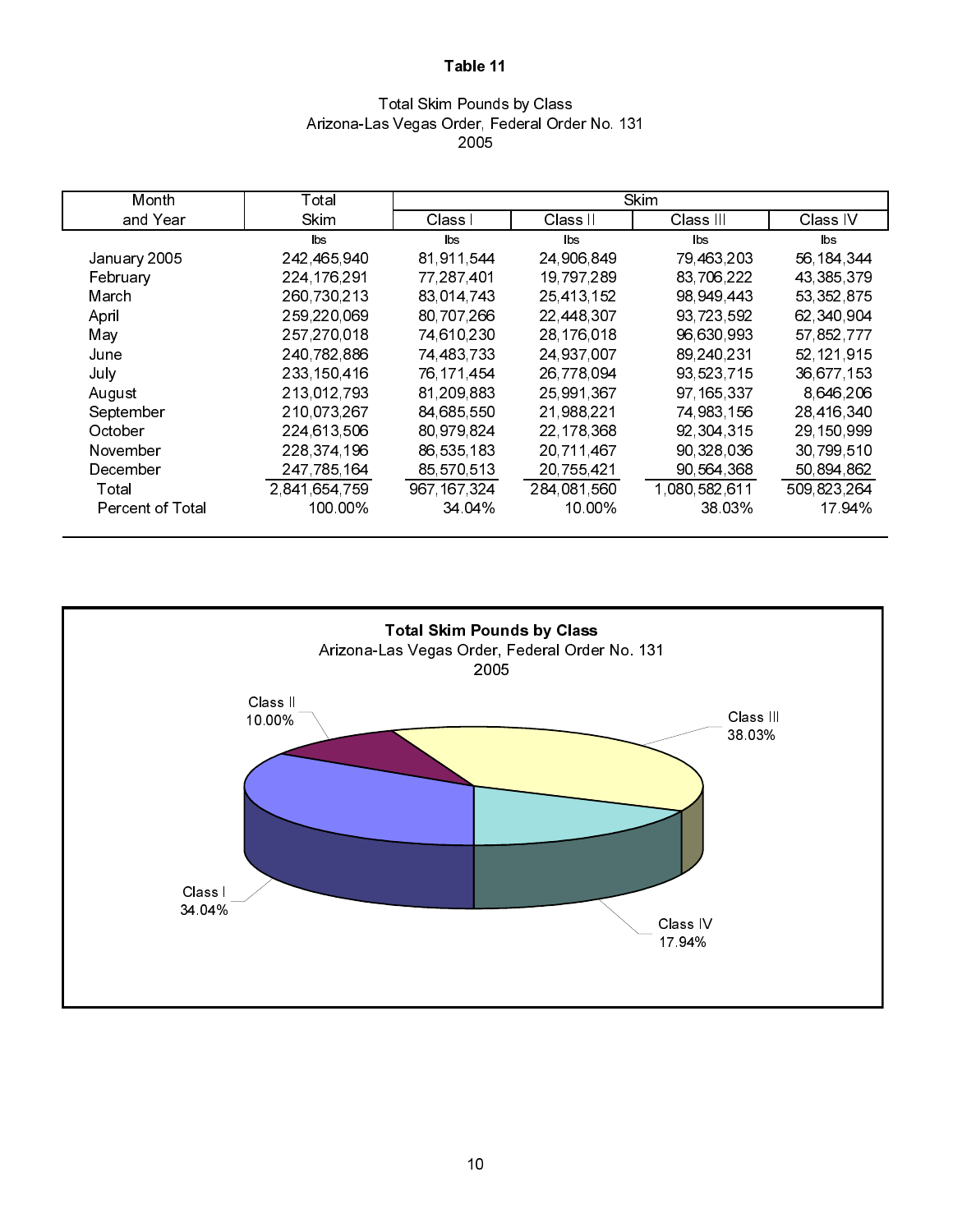#### Number of Producers and Milk Production by County Arizona-Las Vegas Order, Federal Order No. 131 2005

| State         | County/Region           | January         |                         |                 | February                     |                | March                        |                  | April                        |                | Mav                     |                 | June                         |
|---------------|-------------------------|-----------------|-------------------------|-----------------|------------------------------|----------------|------------------------------|------------------|------------------------------|----------------|-------------------------|-----------------|------------------------------|
|               |                         | No. of<br>Prod. | Producer Milk<br>Pounds | No. of<br>Prod. | Producer Milk<br>Pounds      | No.of<br>Prod. | Producer Milk<br>Pounds      | No.of<br>Prod.   | Producer Milk<br>Pounds      | No.of<br>Prod. | Producer Milk<br>Pounds | No. of<br>Prod. | Producer Milk<br>Pounds      |
| Arizona       |                         |                 |                         |                 |                              |                |                              |                  |                              |                |                         |                 |                              |
|               | Maricopa                | 78 214 242 885  |                         |                 | 78 197 809 281               |                | 79 230,378,955               |                  | 78 228,361,784               |                | 76 226 199 194          |                 | 75 210,812,066               |
|               | Pinal, Yavapai          |                 |                         |                 |                              |                |                              |                  |                              |                |                         |                 |                              |
| Arizona Total | & (Imperial, CA)        | 89 251 726 128  | 37,483,243              |                 | 34,837,366<br>89 232 646 647 | 12.            | 40,135,995<br>91 270 514 950 | 12 <sup>12</sup> | 40.313.945<br>90 268 675 729 | -12            | 40.492.369              | 12.             | 38,758,385<br>87 249 570 451 |
|               |                         |                 |                         |                 |                              |                |                              |                  |                              |                | 88 266,691,563          |                 |                              |
|               |                         |                 |                         |                 |                              |                |                              |                  |                              |                |                         |                 |                              |
|               | <b>Total for Market</b> | 89 251,726,128  |                         |                 | 89 232,646,647               |                | 91 270,514,950               |                  | 90 268 675 729               |                | 88 266,691,563          |                 | 87 249,570,451               |

| State         | County/Region                      |                 | July           |     | August         |     | September      |     | October        | November        |                |    | December       |
|---------------|------------------------------------|-----------------|----------------|-----|----------------|-----|----------------|-----|----------------|-----------------|----------------|----|----------------|
| Arizona       |                                    |                 |                |     |                |     |                |     |                |                 |                |    |                |
|               | Maricopa                           |                 | 74 203 995 365 | 73. | 184 378 618    | 73  | 182,773,193    |     | 74 195 861 788 |                 | 74 199 827 039 |    | 74 218 088 246 |
|               | Pinal, Yavapai<br>& (Imperial, CA) | 12 <sup>1</sup> | 37,678,147     | 12  | 36 396 426     | 12. | 35,047,539     | 12. | 37 142 305     | 12 <sup>7</sup> | 37 266 289     | 12 | 39 218 023     |
| Arizona Total |                                    |                 | 86 241 673 512 |     | 85 220 775 044 |     | 85 217 820 732 |     | 86 233,004,093 |                 | 86 237 093 328 |    | 86 257 306 269 |
|               | Total for Market                   |                 | 86 241 673 512 |     | 85 220 775 044 |     | 85 217 820 732 |     | 86 233,004,093 |                 | 86 237 093 328 |    | 86 257 306 269 |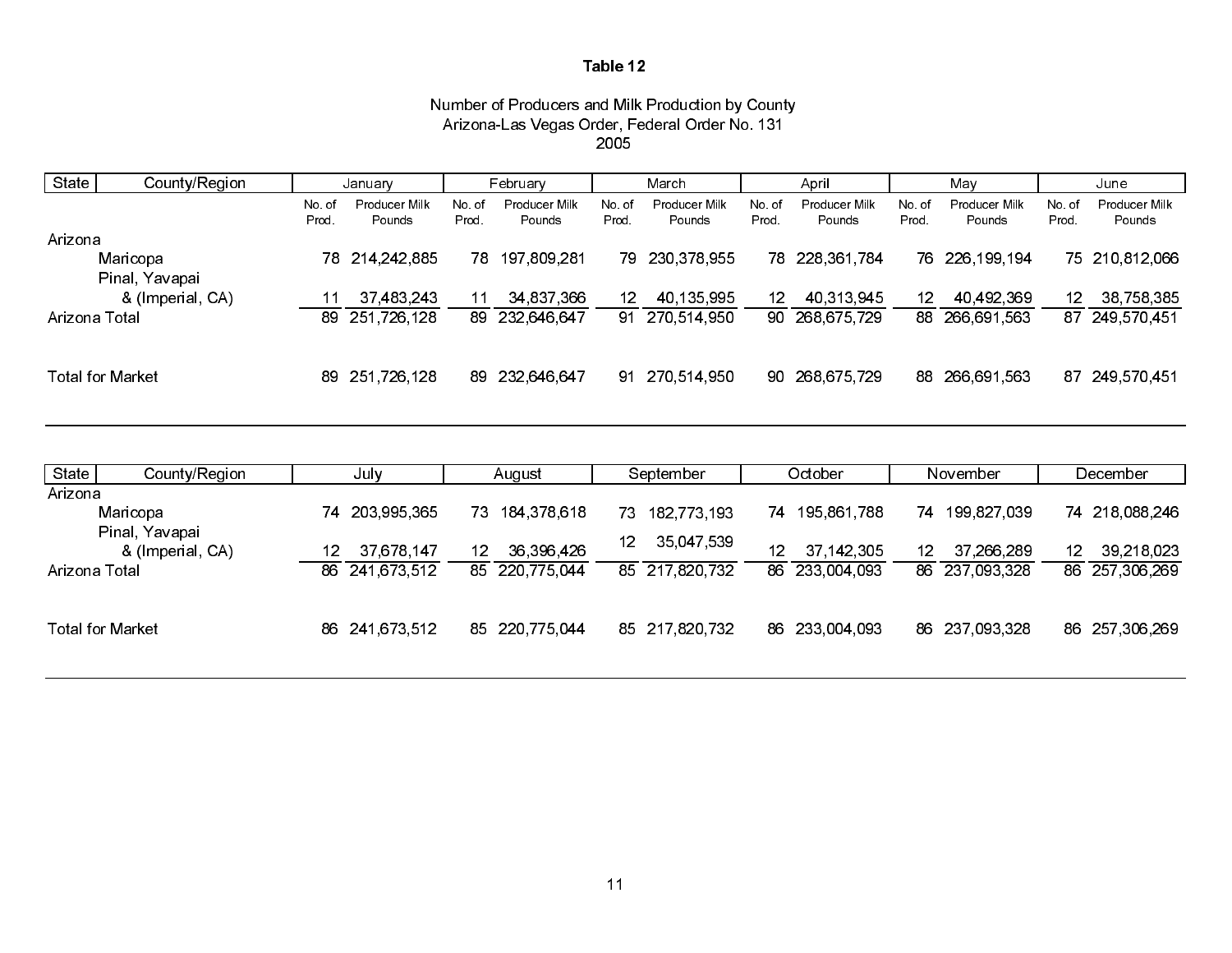# **Map A**

County Names

Arizona-Las Vegas Order, Federal Order No. 131

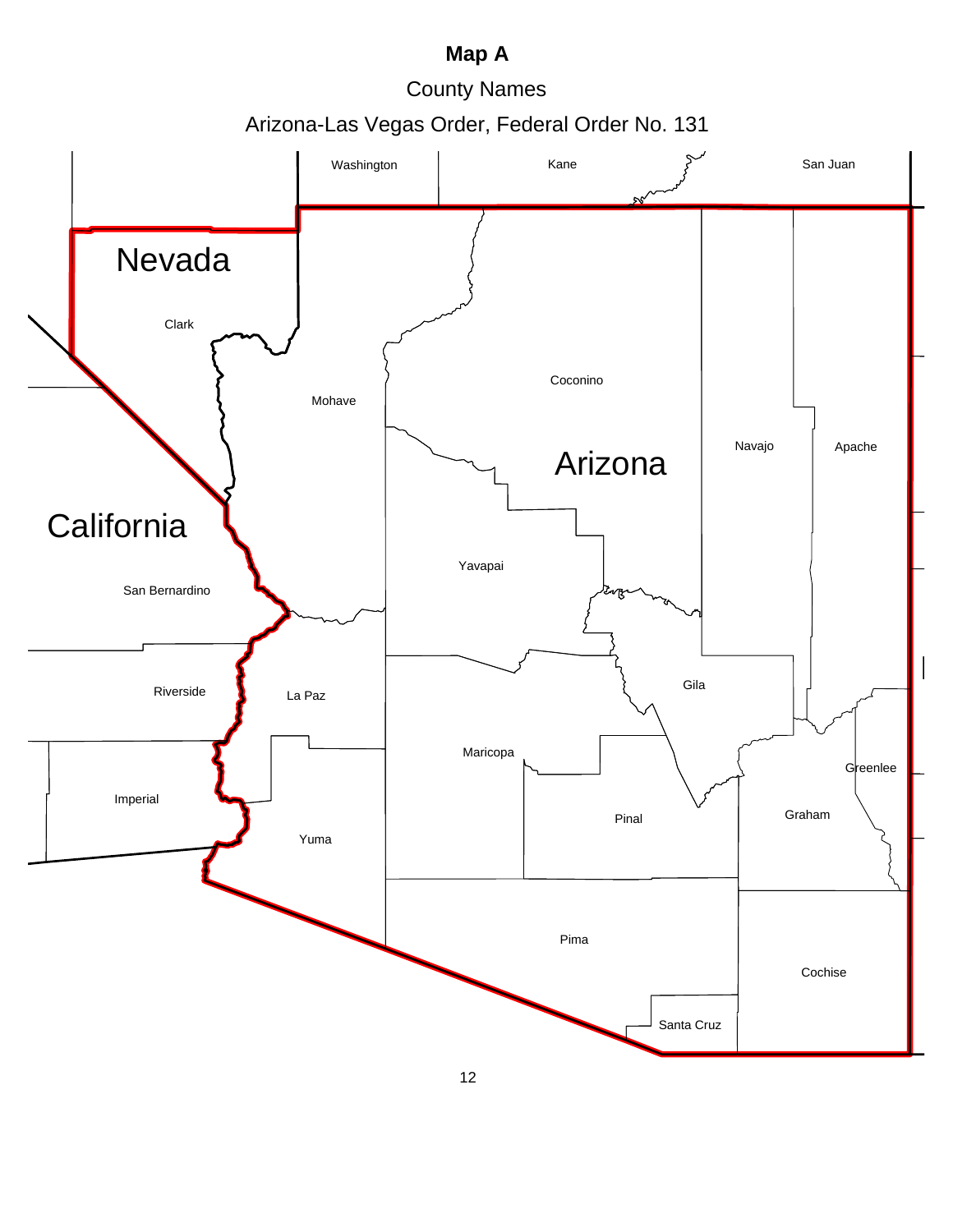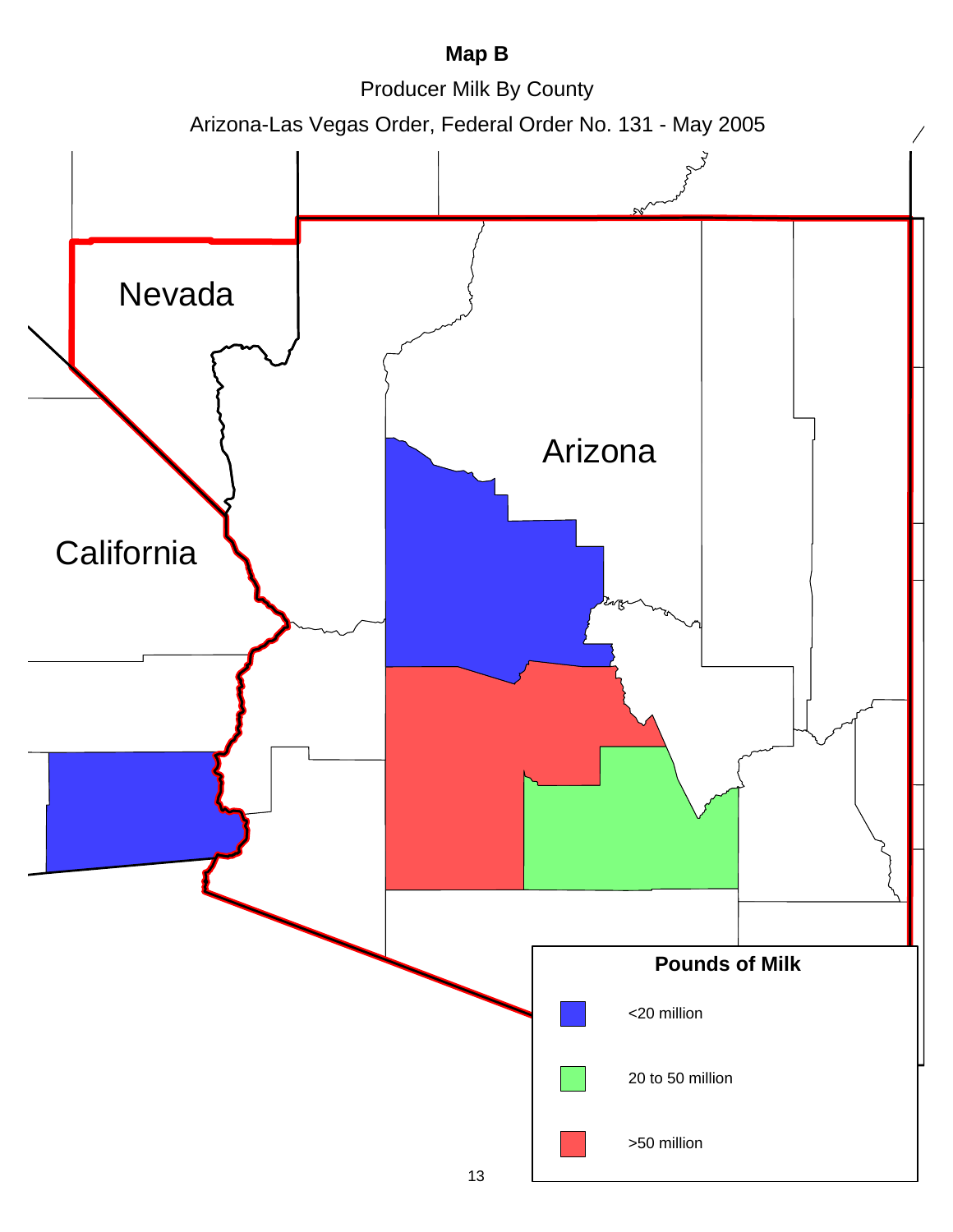# **Map C**

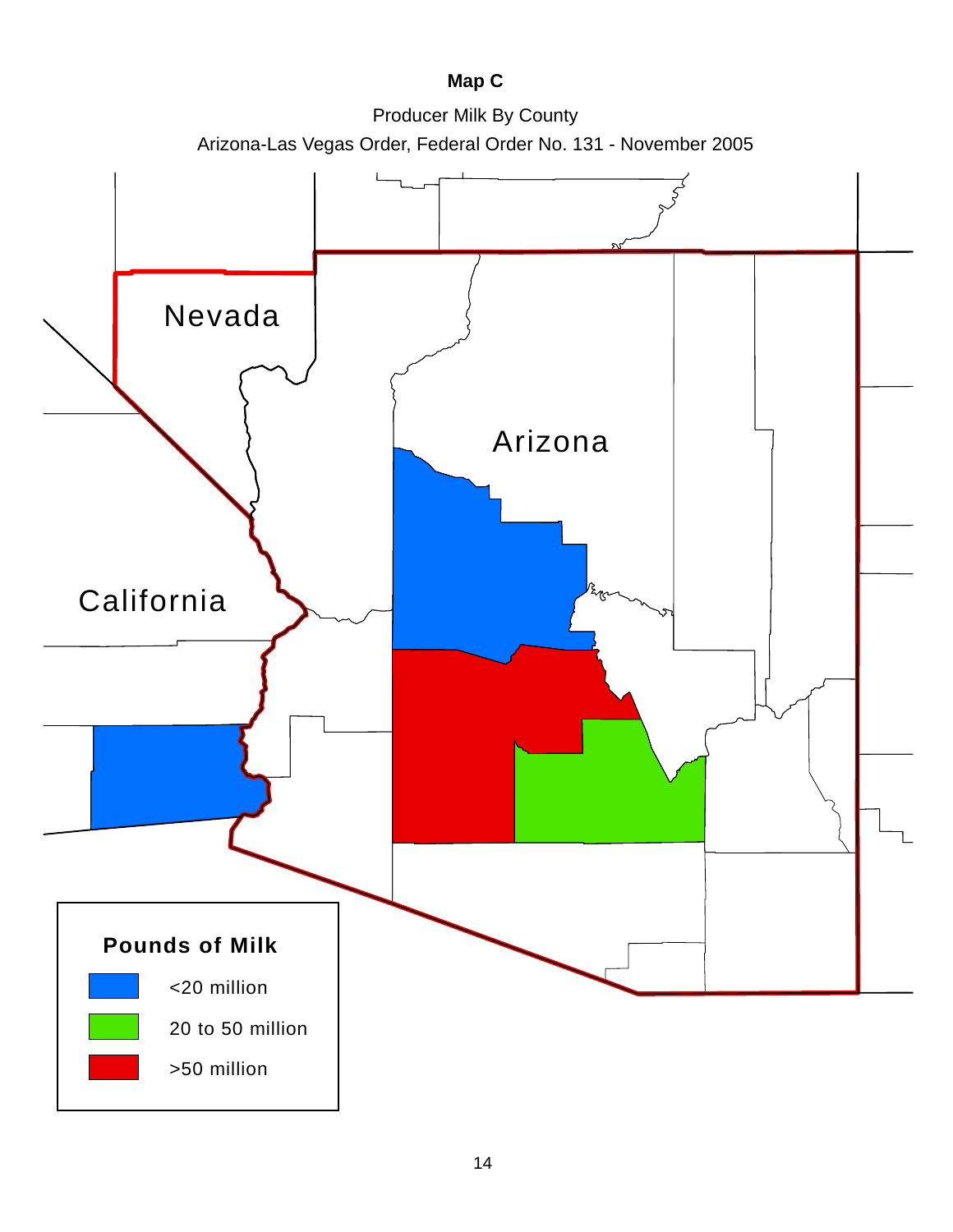### Class Prices Per Cwt for 3.5% Milk, Skim, and Butterfat Prices Arizona-Las Vegas Order, Federal Order No. 131 2005

| Month        | Class  | Class II | Class III | Class IV |        | Class            | Class II |                  | Class III |                  | Class IV |                  |
|--------------|--------|----------|-----------|----------|--------|------------------|----------|------------------|-----------|------------------|----------|------------------|
| and Year     |        |          |           |          | Skim   | <b>Butterfat</b> | Skim     | <b>Butterfat</b> | Skim      | <b>Butterfat</b> | Skim     | <b>Butterfat</b> |
|              | \$/cwt | \$/cwt   | \$/cwt    | \$/cwt   | \$/cwt | \$/lb            | \$/cwt   | \$/lb            | \$/cwt    | \$/lb            | \$/cwt   | \$/lb            |
| January 2005 | 19.00  | 13 04    | 14 14     | 12 52    | 12 05  | 2 1053           | 7 20     | 1.7400           | 837       | 1.7330           | 6.69     | 17330            |
| February     | 16.14  | 13.36    | 1470      | 1274     | 10 32  | 17673            | 7 38     | 1 7 8 2 4        | 879       | 17754            | 676      | 17754            |
| March        | 1778   | 13 25    | 14.08     | 12.66    | 1194   | 17893            | 744      | 17349            | 8 3 2     | 17279            | 685      | 17279            |
| April        | 1648   | 13 24    | 14 61     | 12 61    | 1070   | 17594            | 7 54     | 1.7034           | 899       | 1.6964           | 6.91     | 16964            |
| May          | 17 15  | 1278     | 1377      | 12.20    | 1149   | 1 7 3 2 7        | 761      | 15545            | 866       | 15475            | 703      | 15475            |
| June         | 1597   | 13.06    | 13.92     | 12 33    | 10 93  | ∣5501            | 7 73     | 1.6002           | 865       | 15932            | 7.00     | 15932            |
| July         | 16 24  | 1379     | 14 35     | 13 17    | 11.08  | 5845             | 7 73     | 18077            | 8 3 4     | 1 8007           | 7 12     | 1.8007           |
| August       | 1679   | 13 95    | 13.60     | 13 44    | 10 64  | 18631            | 781      | 18316            | 7.48      | 1.8246           | 731      | 18246            |
| September    | 16.05  | 14 35    | 14.30     | 1375     | 10.06  | 18107            | 8.00     | 18942            | 797       | 18872            | 740      | 18872            |
| October      | 16 62  | 14 25    | 14 35     | 13.61    | 10 31  | 9053             | 8 1 2    | 1.8326           | 8 2 5     | 18256            | 7 48     | 18256            |
| November     | 1691   | 13 49    | 13 35     | 12 90    | 1083   | 18461            | 8.11     | 16184            | 799       | 16114            | 752      | 16114            |
| December     | 15 92  | 13.22    | 13.37     | 12 57    | 10 38  | 6868             | 8 2 2    | 1.5106           | 8.40      | 1.5036           | 757      | 15036            |
| Average 1/   | 1675   | 13 48    | 14 05     | 12.88    | 10.89  | 1.7834           | 7 74     | 17175            | 8 3 5     | 17105            | 714      | 1.7105           |

1/ Simple average.

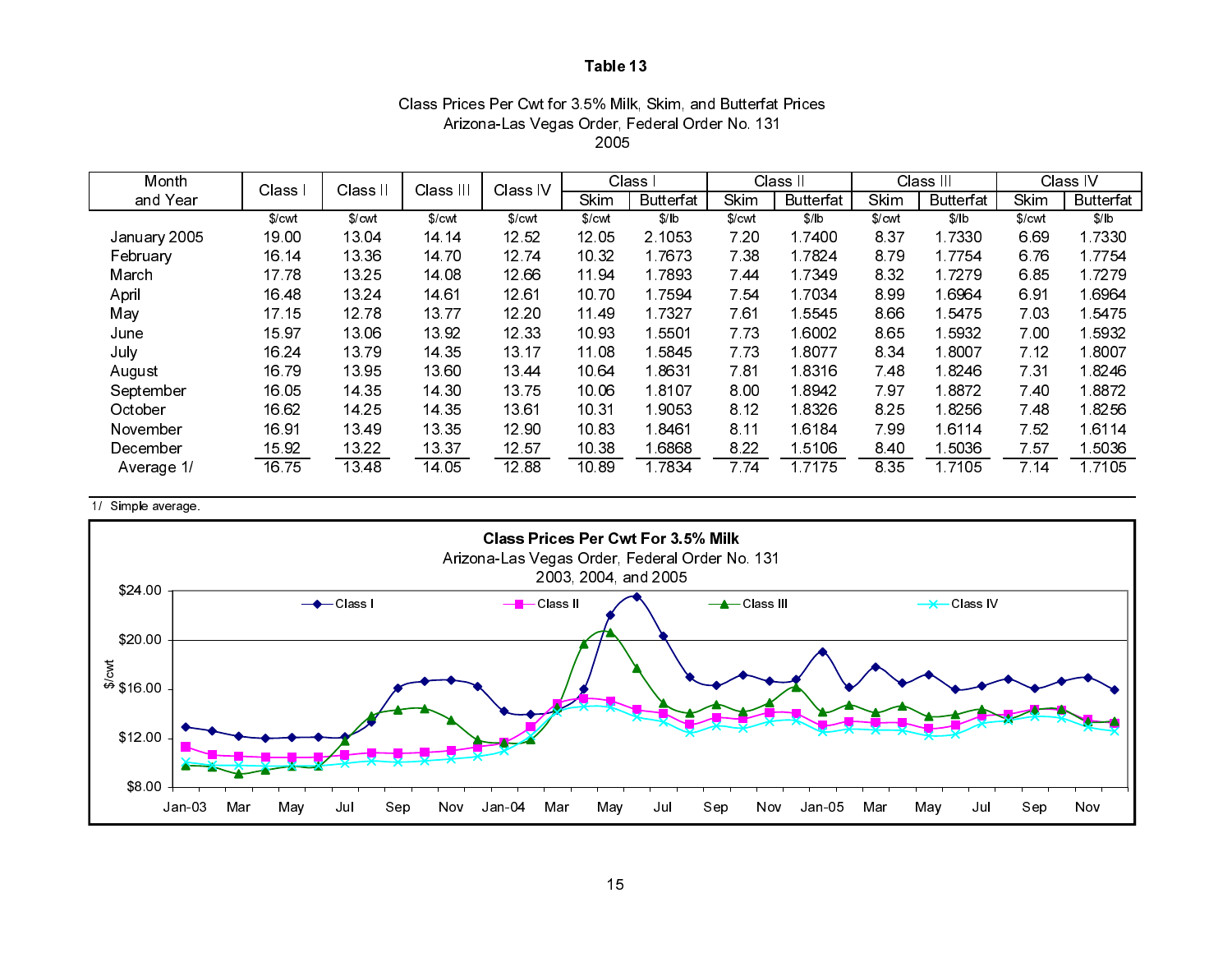| Producer Skim and Butterfat Prices, Uniform Prices and Blend Prices at Test |
|-----------------------------------------------------------------------------|
| Arizona-Las Vegas Order, Federal Order No. 131                              |
| 2005 1/                                                                     |

| Month        | <b>Skim Price</b> | <b>Butterfat Price</b> | Uniform  | <b>Blend Price</b> |
|--------------|-------------------|------------------------|----------|--------------------|
| and Year     |                   |                        | Price 3/ | at Test 4/         |
|              | \$/cut            | $\sqrt{\frac{1}{b}}$   | \$/cwt   | \$/cwt             |
| January 2005 | 9.12              | 17977                  | 15.09    | 1540               |
| February     | 882               | 17755                  | 14 73    | 14 96              |
| March        | 9.09              | 1.7396                 | 14 86    | 15 05              |
| April        | 892               | 17086                  | 14 59    | 14 62              |
| May          | 9.00              | 15784                  | 14 21    | 14 26              |
| June         | 894               | 15885                  | 14 19    | 14 22              |
| July         | 9.03              | 1.7648                 | 14 89    | 14 94              |
| August       | 874               | 18347                  | 14 86    | 14 88              |
| September    | 8.77              | 1.8728                 | 15.02    | 15 12              |
| October      | 889               | 18425                  | 15.03    | 15 20              |
| November     | 9.00              | 1.6613                 | 14 50    | 14 78              |
| December     | 8.92              | 1.5392                 | 14.00    | 14 29              |
| Average 2/   | 894               | 17253                  | 14 66    | 1481               |

1/ See Table 13 for class price data covering 2005 for the Arizona-Las Vegas Order.

2/ Simple average.

3/ Uniform Price = Skim Price \* 0.965 + Butterfat Price \* 3.5

4/ Blend Price at Test =(Skim Price x Skim%) + (Butterfat Price x Butterfat %)



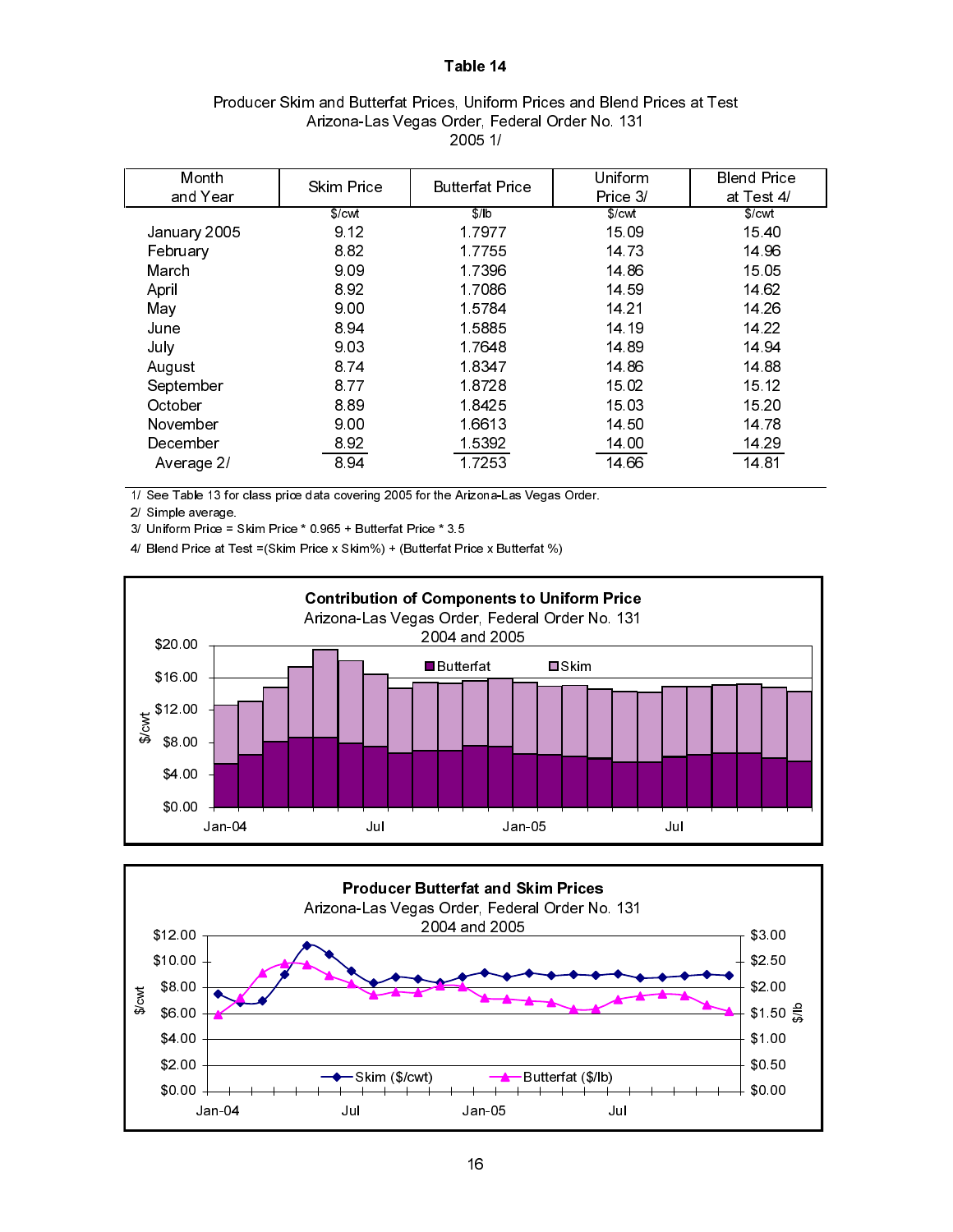# Advanced National Agricultural Statistical Services (NASS) Commodity Pricing Factors Arizona-Las Vegas Order, Federal Order No. 131

| ∽ |      |  |
|---|------|--|
|   | 2005 |  |

| Month        |        |                      |        |                   |       |                     | <b>NASS</b> |                        |        |                 |           |              |
|--------------|--------|----------------------|--------|-------------------|-------|---------------------|-------------|------------------------|--------|-----------------|-----------|--------------|
| and Year     |        | <b>Cheese Blocks</b> |        | Cheese Barrels 2/ |       | Cheese Average 1/2/ |             | <b>Butter</b>          |        | Nonfat Dry Milk |           | Whey         |
|              | S/ b   | lbs.                 | \$/ b  | lbs               | \$/ b | lbs                 | \$/lb       | $\mathsf{b}\mathsf{s}$ | \$/lb  | lbs             | \$/lb     | lbs.         |
| January 2005 | 17887  | 16 387 382           | 7135   | 18.345.131        | 7648  | 34 732 513          | 8498        | 5 118 206              | 0.8698 | 37 374 992      | 0 24 36   | 21, 227, 492 |
| February     | 14738  | 15,888,348           | 4528   | 22 237 663        | 4790  | 38 126 011          | 5682        | 6,707,281              | 0.8892 | 42 512 519      | 0 2481    | 21,110,513   |
| March        | 1.6319 | 17,919,698           | 6323   | 20,691,107        | 6482  | 38,610,805          | 5865        | 7.762.748              | 0.8964 | 36 794 291      | 0.2479    | 23,428,591   |
| April        | 1.5105 | 18,587,633           | 4873   | 20 180 690        | 5140  | 38 768 323          | 5616        | 6,788,257              | 0.9073 | 44 529 562      | 0 2485    | 24,688,496   |
| May          | 1 5627 | 16,050,263           | 5596   | 20 177 369        | 15777 | 36 227 632          | 5393        | 7476.868               | 09159  | 37 591 763      | 0.2596    | 27 433 957   |
| June         | 1.4746 | 16,061,827           | l 4211 | 21 428 642        | 4612  | 37 490 469          | 1 3872      | 7 320 963              | 09287  | 41 018 231      | 0.2597    | 25, 254, 322 |
| July         | 14779  | 19 298 296           | 4574   | 19 754 923        | 4827  | 39,053,219          | 4158        | 6 391 351              | 0.9289 | 40 063 647      | 0.2684    | 22,038,877   |
| August       | 15174  | 16, 195, 423         | 4963   | 20 874 076        | 5224  | 37 069 499          | 6480        | 6.073.979              | 0.9377 | 29 766 322      | 0.2796    | 21,355,519   |
| September    | 14302  | 19,121,850           | 14305  | 18.044.845        | 4449  | 37 166 695          | 1 6043      | 5,734,567              | 0.9594 | 23,767,740      | 0.2843    | 21,332,872   |
| October      | 14622  | 15, 132, 362         | 4935   | 19, 262, 231      | 4965  | 34 394 593          | 6832        | 4 248 326              | 0.9726 | 25 849 997      | 0.2904    | 19,559,257   |
| November     | 1.5421 | 18.072.684           | 4697   | 18,828,140        | 5205  | 36 900 824          | 6338        | 4 345 966              | 0.9719 | 23 760 422      | 0.3055    | 20,886,079   |
| December     | 14173  | 17.925.018           | 3947   | 20 763 156        | 4213  | 38,688,174          | 5011        | 5 152 504              | 0.9834 | 34 547 666      | 0.3084    | 22,634,535   |
| Average 3/   | 15241  |                      | 5007   |                   | 5278  |                     | 15816       |                        | 09301  |                 | 0 2 7 0 3 |              |

Source: National Agricultural Statistics Services (NASS), Washington D.C.

1/ The weighted average of barrels plus three cents and blocks.

2/ NASS barrels changed from 39% moisture to 38% moisture, January 2001.

3/ Simple Average.

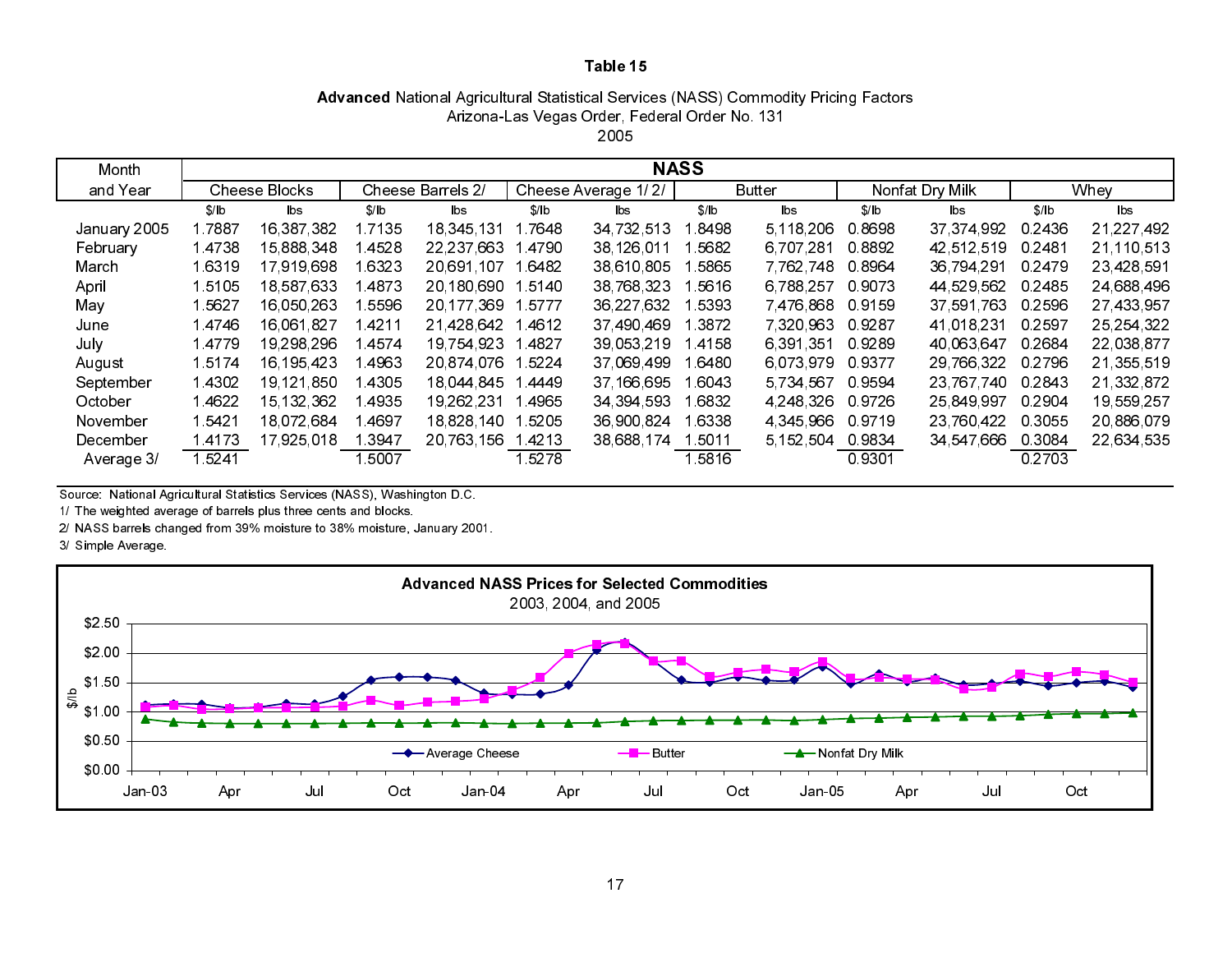#### Final National Agricultural Statistical Services (NASS) Comodity Pricing Factors 2005Arizona-Las Vegas Order, Federal Order No. 131

| Month                                      |                                  |                                                      |                              |                                                      |                              |                                                        | <b>NASS</b>                        |                                                      |                                      |                                                      |                                      |                                                      |
|--------------------------------------------|----------------------------------|------------------------------------------------------|------------------------------|------------------------------------------------------|------------------------------|--------------------------------------------------------|------------------------------------|------------------------------------------------------|--------------------------------------|------------------------------------------------------|--------------------------------------|------------------------------------------------------|
| and Year                                   |                                  | <b>Cheese Blocks</b>                                 |                              | Cheese Barrels 2/                                    |                              | Cheese Average 1/2/                                    |                                    | <b>Butter</b>                                        |                                      | Nonfat Dry Milk                                      |                                      | Whey                                                 |
|                                            | $$$ / $b$                        | lbs                                                  | \$/ b                        | lbs.                                                 | \$/ b                        | lbs                                                    | \$/lb                              | lbs                                                  | $$$ / $b$                            | b s                                                  | S/1b                                 | $\mathsf{b}\mathsf{s}$                               |
| January 2005<br>February<br>March<br>April | 5216<br>15618<br>1.5048<br>15484 | 38 478 480<br>37 636 558<br>35,806,094<br>32 269 414 | 4828<br>5493<br>4773<br>5371 | 52 693 751<br>42,232,820<br>41,365,759<br>42 056 663 | 5165<br>5711<br>5061<br>5590 | 91, 172, 231<br>79 869 378<br>77 171 853<br>74,326,077 | 1 5592<br>5945<br>  5549<br>1 5287 | 16,859,375<br>13 992 560<br>13,418,512<br>15,959,487 | 0.8906<br>0.8990<br>0.9083<br>0.9156 | 98 417 800<br>74,005,686<br>83,699,764<br>73,331,500 | 0.2463<br>0.2478<br>0 2513<br>0 2580 | 54 019 023<br>48,684,945<br>51,476,310<br>54,068,840 |
| May                                        | 14840                            | 41 730 908                                           | 4406                         | 52,861,479                                           | 14765                        | 94 592 387                                             | 1 4046                             | 20,066,157                                           | 09289                                | 108 243 994                                          | 0 2603                               | 59,238,904                                           |
| June                                       | 14793                            | 37 160 843                                           | 4592                         | 40,522,113                                           | 14845                        | 77 682 956                                             | 14427                              | 15 067 635                                           | 09259                                | 83,517,516                                           | 0 2696                               | 45,612,493                                           |
| July                                       | 15114                            | 41 159 885                                           | 4889                         | 51 740 203                                           | 15156                        | 92 900 088                                             | 16156                              | 14 315 887                                           | 0.9389                               | 82 748 366                                           | 0 2794                               | 54 135 076                                           |
| August                                     | 14160                            | 34,703,178                                           | 1 4171                       | 37,864,504                                           | 1 4322                       | 72,567,682                                             | 1 6355                             | 12,315,951                                           | 0 9601                               | 52, 197, 440                                         | 0.2869                               | 41,356,378                                           |
| September                                  | 14683                            | 32,222,480                                           | 4878                         | 40,393,773                                           | 4958                         | 72,616,253                                             | 1 6877                             | 9,369,704                                            | 09705                                | 55,878,240                                           | 0 2960                               | 41 474 368                                           |
| October                                    | 15128                            | 43,782,033                                           | 4572                         | 46,523,397                                           | 4996                         | 90,305,430                                             | 1 6363                             | 11,817,121                                           | 09794                                | 68,436,071                                           | 0 30 38                              | 53,932,343                                           |
| November                                   | 1 3 9 2 7                        | 32,871,214                                           | 3701                         | 40,538,140                                           | 3968                         | 73,409,354                                             | 1 4578                             | 9,742,723                                            | 09835                                | 64 170 490                                           | 0.3149                               | 43,823,620                                           |
| December                                   | 3845                             | 34 294 596                                           | 3772                         | 38.001.897                                           | 1.3964                       | 72 296 493                                             | .3680                              | 15,761,360                                           | 0.9899                               | 66,442,786                                           | 0 3 2 4 2                            | 43,782,380                                           |
| Average 3/                                 | 1.4821                           |                                                      | 4621                         |                                                      | 14875                        |                                                        | 15405                              |                                                      | 0 9409                               |                                                      | 0 2782                               |                                                      |

Source: National Agricultural Statistics Services (NASS), Washington D.C.

1/ The weighted average of barrels plus three cents and blocks.

2/ NASS barrels changed from 39% moisture to 38% moisture, January 2001.

#### 3/ Simple Average.

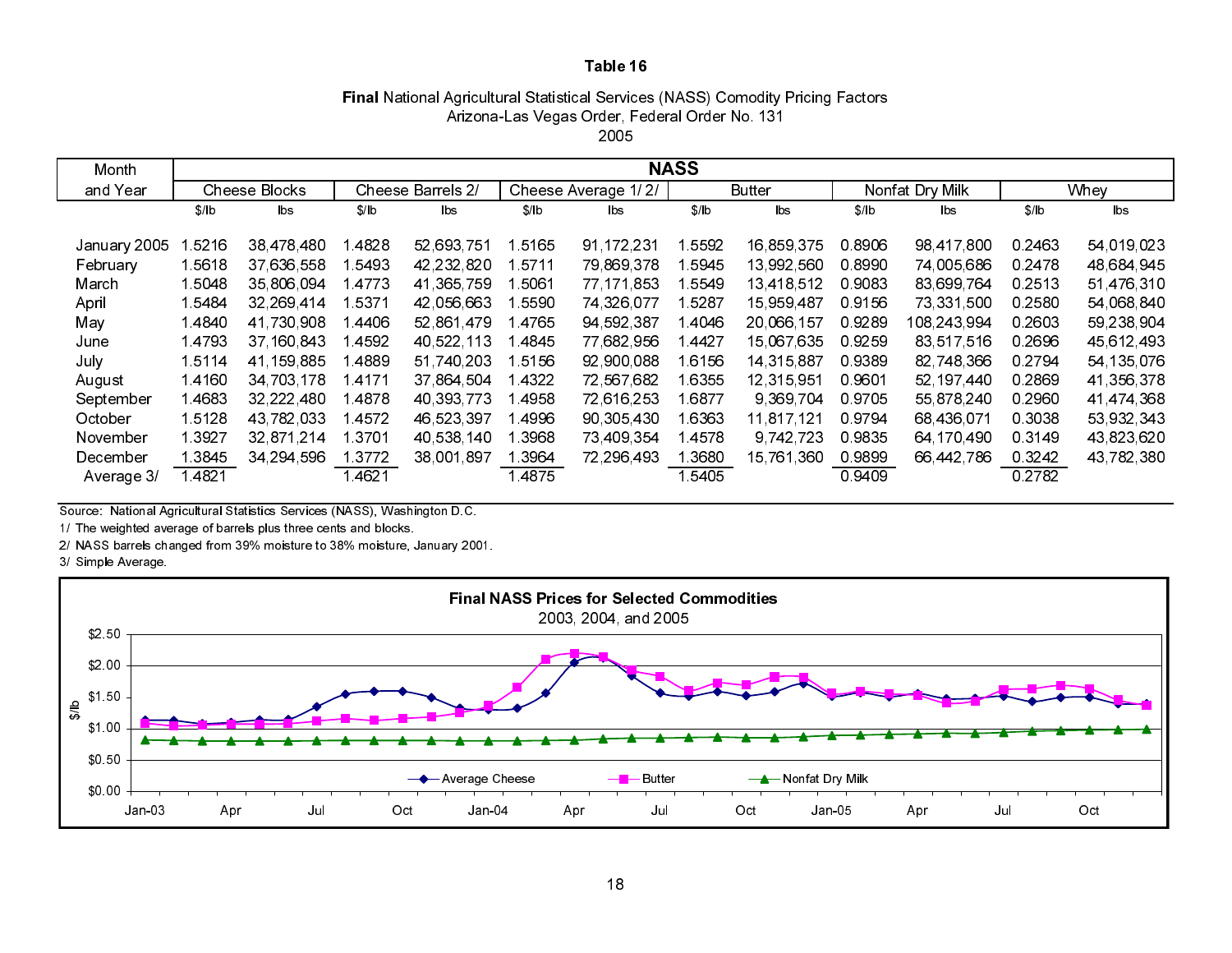## Class I Route Dispositions in the Marketing Area, by Handler Type Arizona-Las Vegas Order, Federal Order No. 131 2005

| Month<br>& Year | Pool Plants   | Producer-Handlers<br>& Other 1/ | Total         |
|-----------------|---------------|---------------------------------|---------------|
|                 |               |                                 |               |
| January 2005    | 81 355 944    | 27,799,794                      | 109 155 738   |
| February        | 74,445,176    | 24,985,204                      | 99,430,380    |
| March           | 79,743,077    | 28,563,073                      | 108 306 150   |
| April           | 77,977,837    | 28, 208, 334                    | 106, 186, 171 |
| May             | 73,956,954    | 27,667,539                      | 101 624 493   |
| June            | 69,316,016    | 27,045,452                      | 96, 361, 468  |
| July            | 74 016 156    | 27,373,060                      | 101,389,216   |
| August          | 79 222 271    | 28,966,886                      | 108 189 157   |
| September       | 79,586,893    | 28,522,435                      | 108 109 328   |
| October         | 77,157,060    | 29,805,566                      | 106 962 626   |
| November        | 82,960,028    | 28,827,897                      | 111,787,925   |
| December        | 81,578,775    | 28,664,754                      | 110 243 529   |
| Total           | 931, 316, 187 | 336 429 994                     | 1 267 746 181 |

1/ Includes: Plants fully regulated by another Federal order, partially regulated distributing plants, and exempt plants.